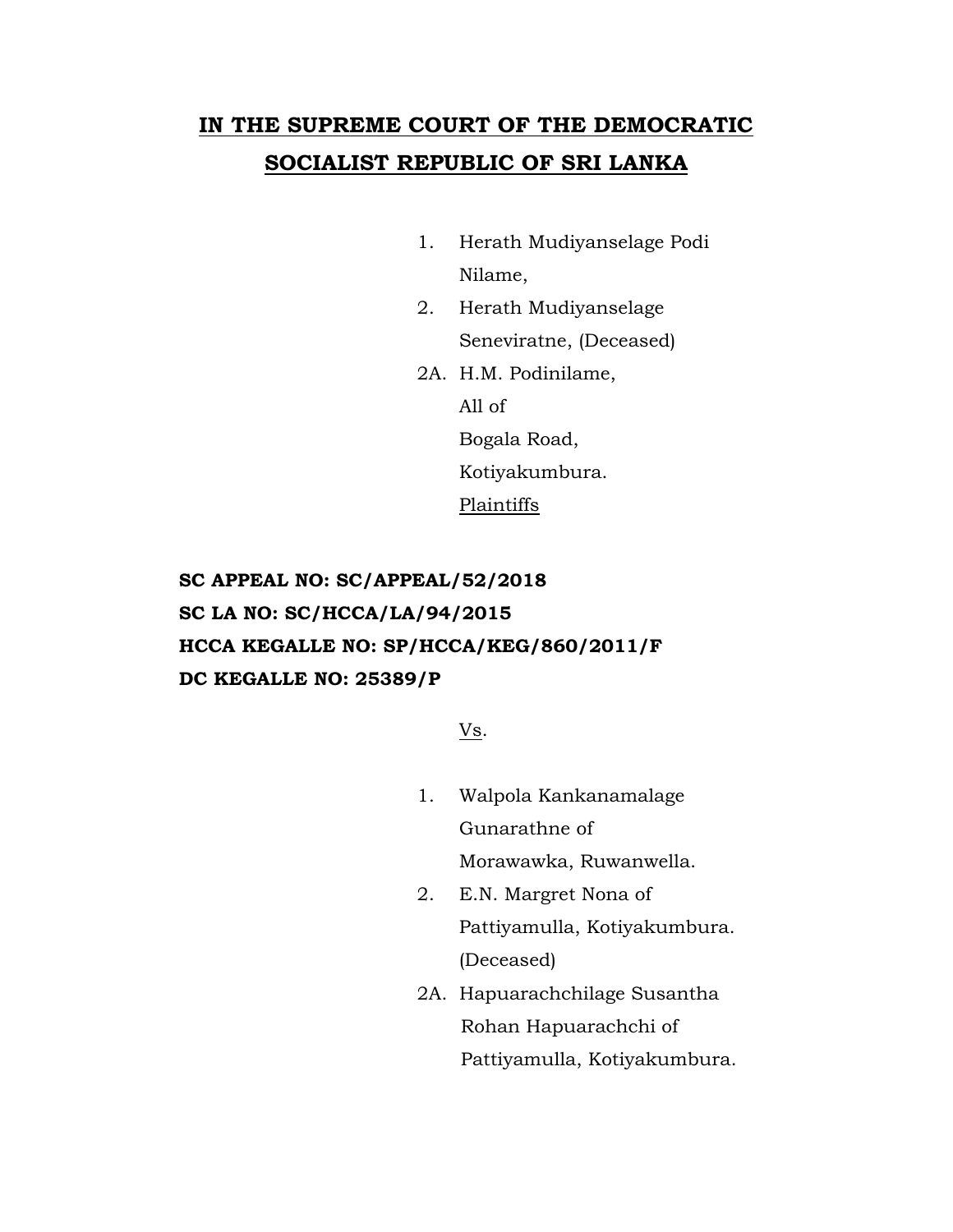- 3. Dadagama Ralalage Sumanawathie Menike of Ampe, Kotiyakumbura.
- 4. Kanthi Asoka of Ampe, Kotiyakumbura.
- 5. Hapuarachchilage Susantha Rohan Hapuarachchi of Pattiyamulla, Kotiyakumbura.
- 6. H.M. Chandrasekara of No. 20, Parawatte Janapadaya,

Kotiyakumbura.

- 7. H.M. Chandrawathie Herath, C/O W.A. Gunathilake of Delgamuwa, Warakapola.
- 8. H.M. Sumanawathie, C/O S.S. Chandrasekara of No. 20,

Parawatta Janapadaya, Kotiyakumbura.

- 9. H.M. Anula Herath, C/O V.G.R.S. Raja of Udapelpita, Weragala, Warakapola.
- 10. M.N. Saliya Niroshane Herath of No. 10965, Police Official Quarters, Peduru Kotuwa, Trincomalee. Defendants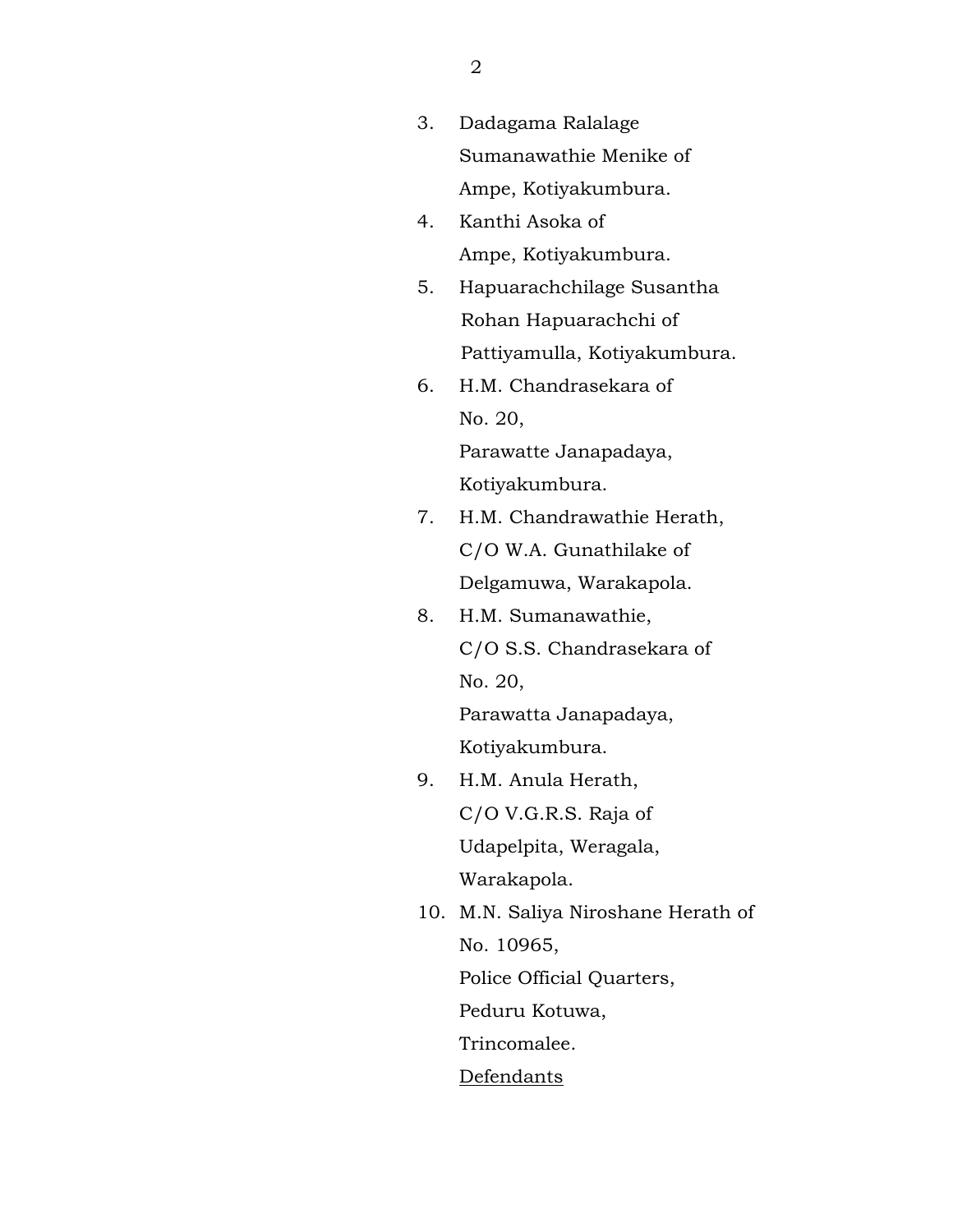#### AND BETWEEN

- 2A. Hapuarachchilage Susantha Rohan Hapuarachchi of Pattiyamulla, Kotiyakumbura.
	- 3. Dadagama Ralalage Sumanawathie Menike of Ampe, Kotiyakumbura.
	- 4. Kanthi Asoka of Ampe, Kotiyakumbura.
- 5. Hapuarachchilage Susantha Rohan Hapuarachchi of Pattiyamulla, Kotiyakumbura. 2A, 3rd to 5th Defendant-Appellants

## V<sub>s</sub>.

- 1. Herath Mudiyanselage Podi Nilame,
- 2A. H.M. Podinilame, All of Bogala Road, Kotiyakumbura. Plaintiff-Respondents
- 1. Walpola Kankanamalage Gunarathne of Morawawka, Ruwanwella. (Deceased)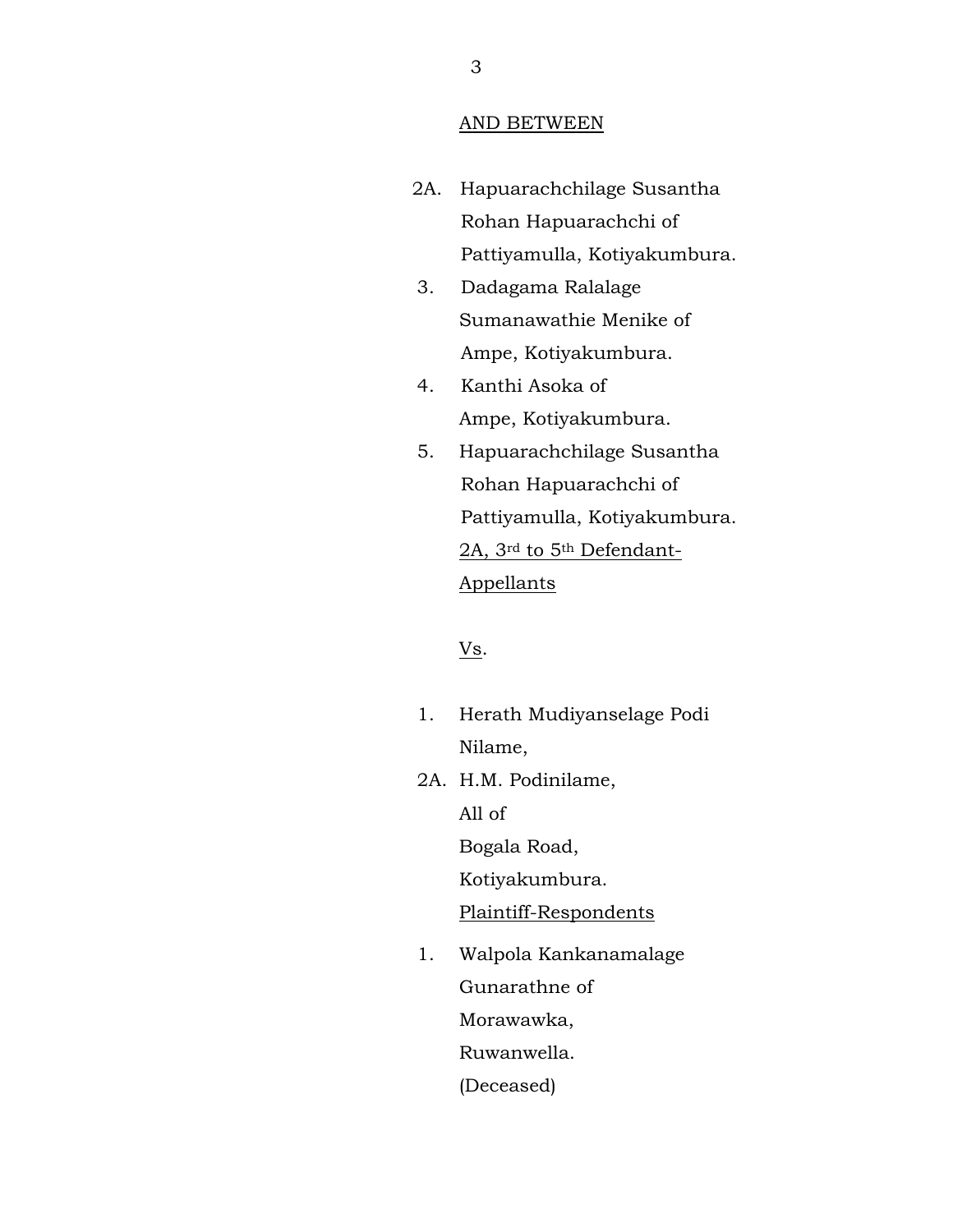- 1A. Seelawathi Podimanike,
- 1B. Shayamala Gunarathna,
- 1C. Nalaka Nishantha Gunarathna,
- 1D. Chanaka Nishantha Gunarathna, All of

Morawaka, Ruwanwella.

6. H.M. Chandrasekara of No. 20,

Parawatte Janapadaya,

Kotiyakumbura.

- 7. H.M. Chandrawathie Herath, C/O W.A. Gunathilake of Delgamuwa, Warakapola.
- 8. H.M. Sumanawathie, C/O S.S. Chandrasekara of No. 20,

Parawatta Janapadaya, Kotiyakumbura.

- 9. H.M. Anula Herath, C/O V.G.R.S. Raja of Udapelpita, Weragala, Warakapola.
- 10. M.N. Saliya Niroshane Herath of No. 10965,

Police Official Quarters,

Peduru Kotuwa,

Trincomalee.

Defendant-Respondents

### AND NOW BETWEEN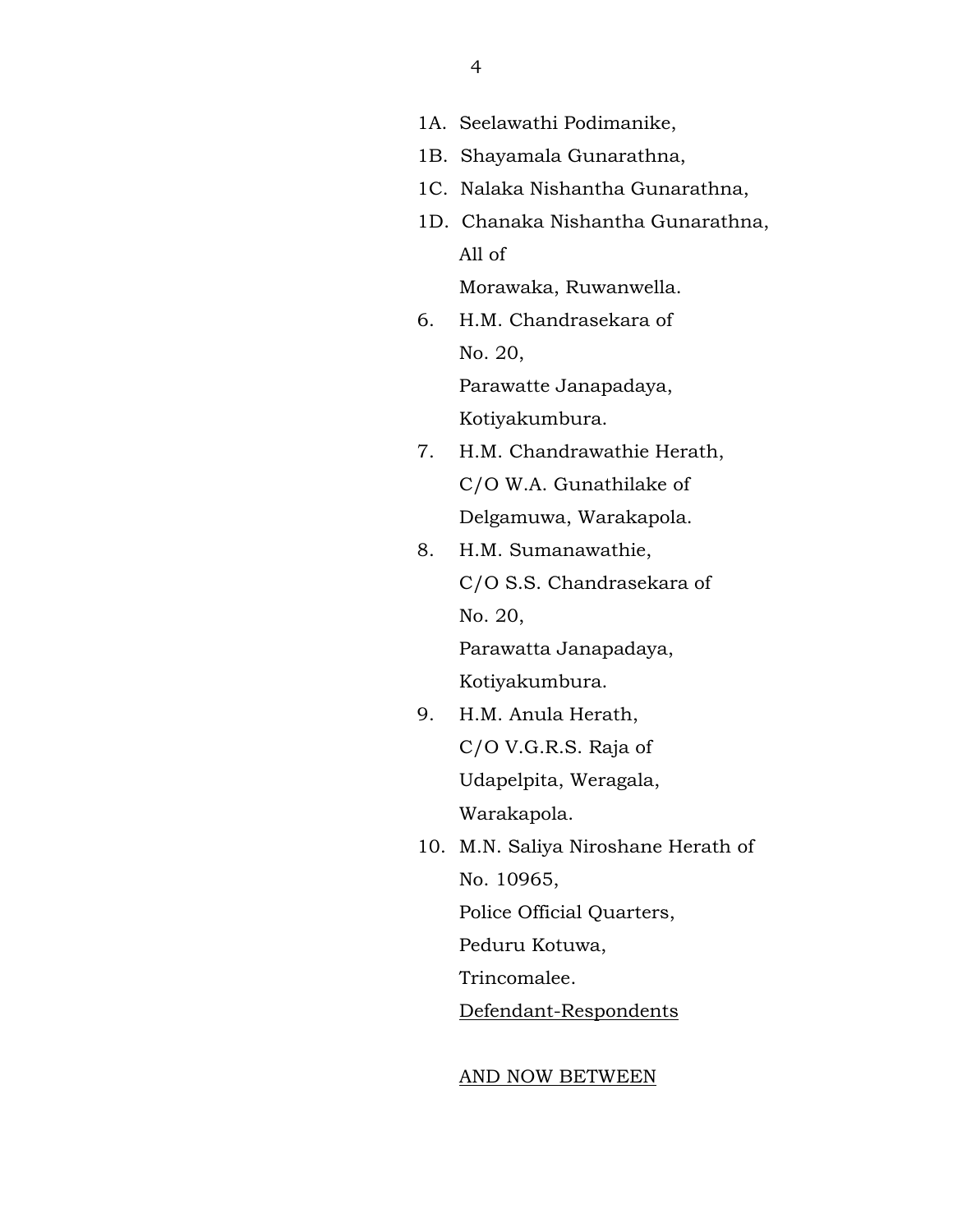- 2A. Hapuarachchilage Susantha Rohan Hapuarachchi of Pattiyamulla, Kotiyakumbura.
- 3. Dadagama Ralalage Sumanawathie Menike of Ampe, Kotiyakumbura.
- 4. Kanthi Asoka of Ampe, Kotiyakumbura.
- 5. Hapuarachchilage Susantha Rohan Hapuarachchi of Pattiyamulla, Kotiyakumbura. 2A, 3rd to 5th Defendant-Appellant-Petitioners

## $\underline{\mathbf{V}}\underline{\mathbf{s}}$ .

- 1. Herath Mudiyanselage Podi Nilame,
- 2A. H.M. Podinilame, All of Bogala Road, Kotiyakumbura. Plaintiff-Respondent-Respondents
- 1A. Seelawathi Podimanike,
- 1B. Shayamala Gunarathna,
- 1C. Nalaka Nishantha Gunarathna,
- 1D. Chanaka Nishantha Gunarathna, All of

Morawaka, Ruwanwella.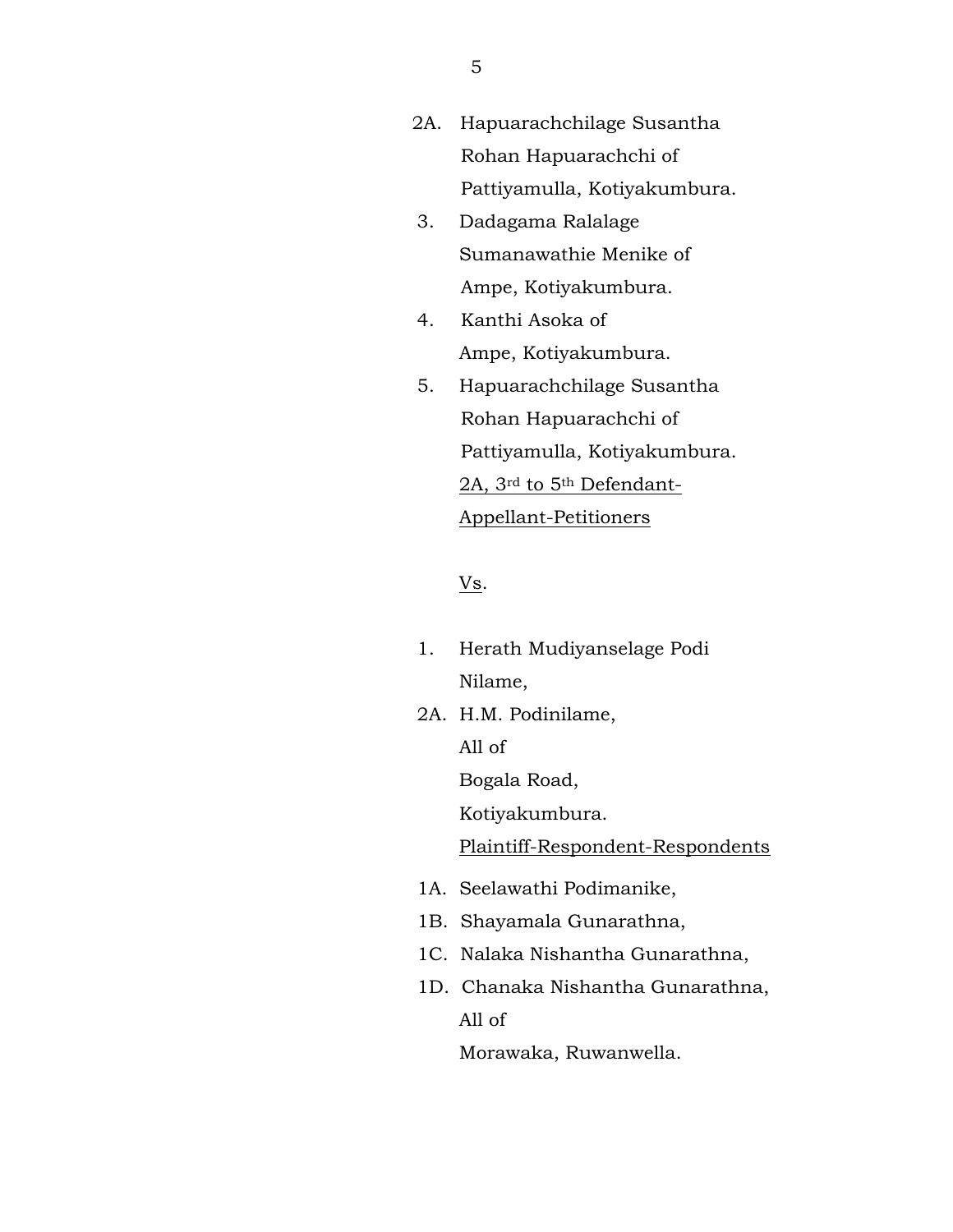6. H.M. Chandrasekara of No. 20,

> Parawatte Janapadaya, Kotiyakumbura.

- 7. H.M. Chandrawathie Herath, C/O W.A. Gunathilake of Delgamuwa, Warakapola.
- 8. H.M. Sumanawathie, C/O S.S. Chandrasekara of No. 20,

Parawatta Janapadaya, Kotiyakumbura.

- 9. H.M. Anula Herath, C/O V.G.R.S. Raja of Udapelpita, Weragala, Warakapola.
- 10. M.N. Saliya Niroshane Herath of No. 10965, Police Official Quarters,

Peduru Kotuwa,

Trincomalee. (Deceased)

10A.Sayibudeen Neyi Rahima,

C/O S.M. Rahima of

Trincomalee Road,

Saliya Mawatha,

Mihinthale.

Defendant-Respondent-

Respondents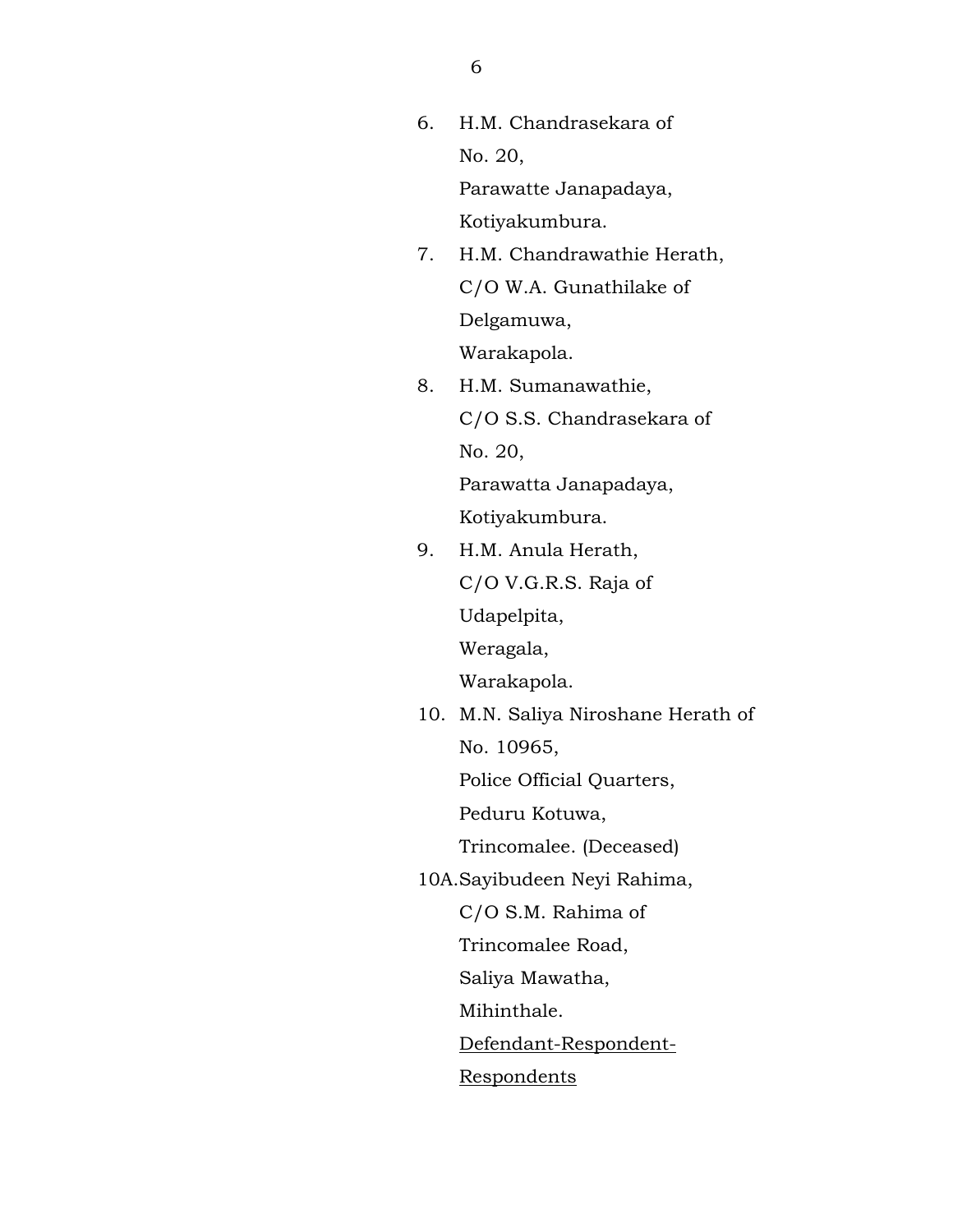Before: P. Padman Surasena, J. Yasantha Kodagoda, P.C., J. Mahinda Samayawardhena, J.

Counsel: Harsha Soza, P.C., with Zahara Hassim for the 2A, 3rd to 5th Defendant-Appellant-Appellants.

> K. Asoke Fernando with A.R.R. Siriwardane for the Plaintiff-Respondent-Respondents.

Chathura Galhena with Manoja Gunawardana for the 1B Defendant-Respondent-Respondent.

Rasika Dissanayake with Chandrasiri Wanigapura and Shasir Hussair for the 6th, 7th and 9th Defendant-Respondent-Respondents.

Pulasthi Hewamanna with Harini Jayawardhana and Anjalee Karunaratna for the 10A Defendant-Respondent-Respondent.

Argued on : 29.04.2021

Written submissions:

by the 2A, 3rd to 5th Defendant-Appellant-Appellants on 30.05.2018.

by the Plaintiff-Respondent-Respondents on 20.09.2018.

by the 10th Defendant-Respondent-Respondent on 23.10.2018.

Decided on: 10.06.2021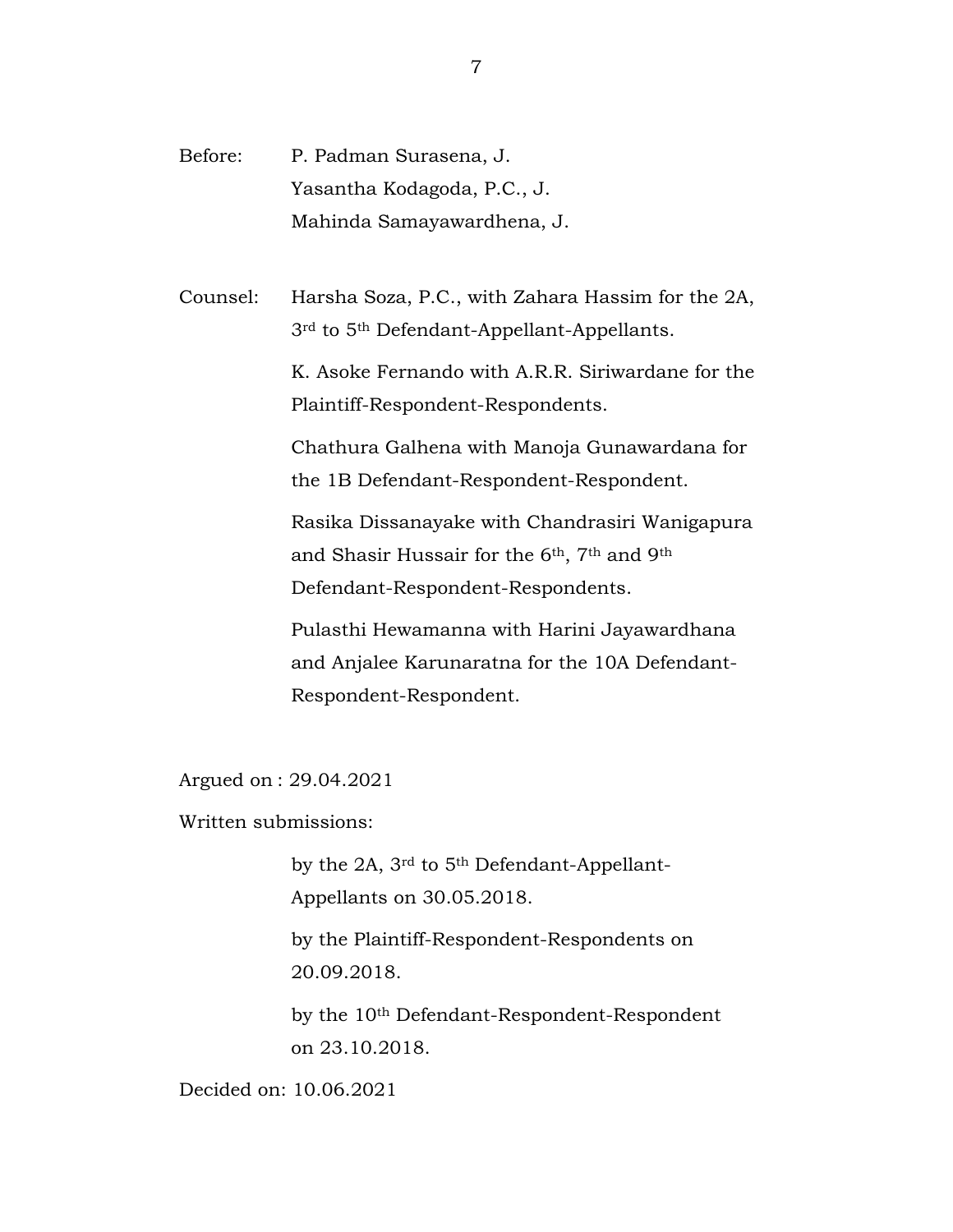## Mahinda Samayawardhena, J.

The two Plaintiffs filed this action in the District Court of Kegalle seeking to partition the land described in the schedule to the plaint among the two Plaintiffs, the 1st and 6th to 10th Defendants. Of all the Defendants, only the 1st and 2nd Defendants filed a joint statement of claim. At the trial, apart from the Plaintiffs, the 2nd to 5th Defendants raised issues. Upon conclusion of the trial, the learned District Judge delivered the Judgment partitioning the land depicted in the Preliminary Plan in accordance with the pedigree set out by the Plaintiffs. The appeal filed by the 2nd to 5th Defendants against this Judgment to the High Court of Civil Appeal was dismissed. Hence the appeal to this Court by the 2nd to 5th Defendants. This Court granted leave to appeal on the question whether the Plaintiffs have properly identified the land to be partitioned.

In a partition action, if the corpus cannot be identified, *ipso facto*, the action shall fail. If the corpus cannot be identified, there is no necessity to investigate title, as title shall be investigated on an identifiable portion of land. The Court shall not first investigate title and then look for the land to be partitioned. It shall happen *vice versa*. The finding that the corpus has not been identified decides the fate of the case without further ado, this finding shall only be reached after careful consideration of all the facts and circumstances of the case, and not as a convenient method to summarily dispose of long-drawn-out partition actions without analysing the complicated pedigrees set forth by the parties to the action.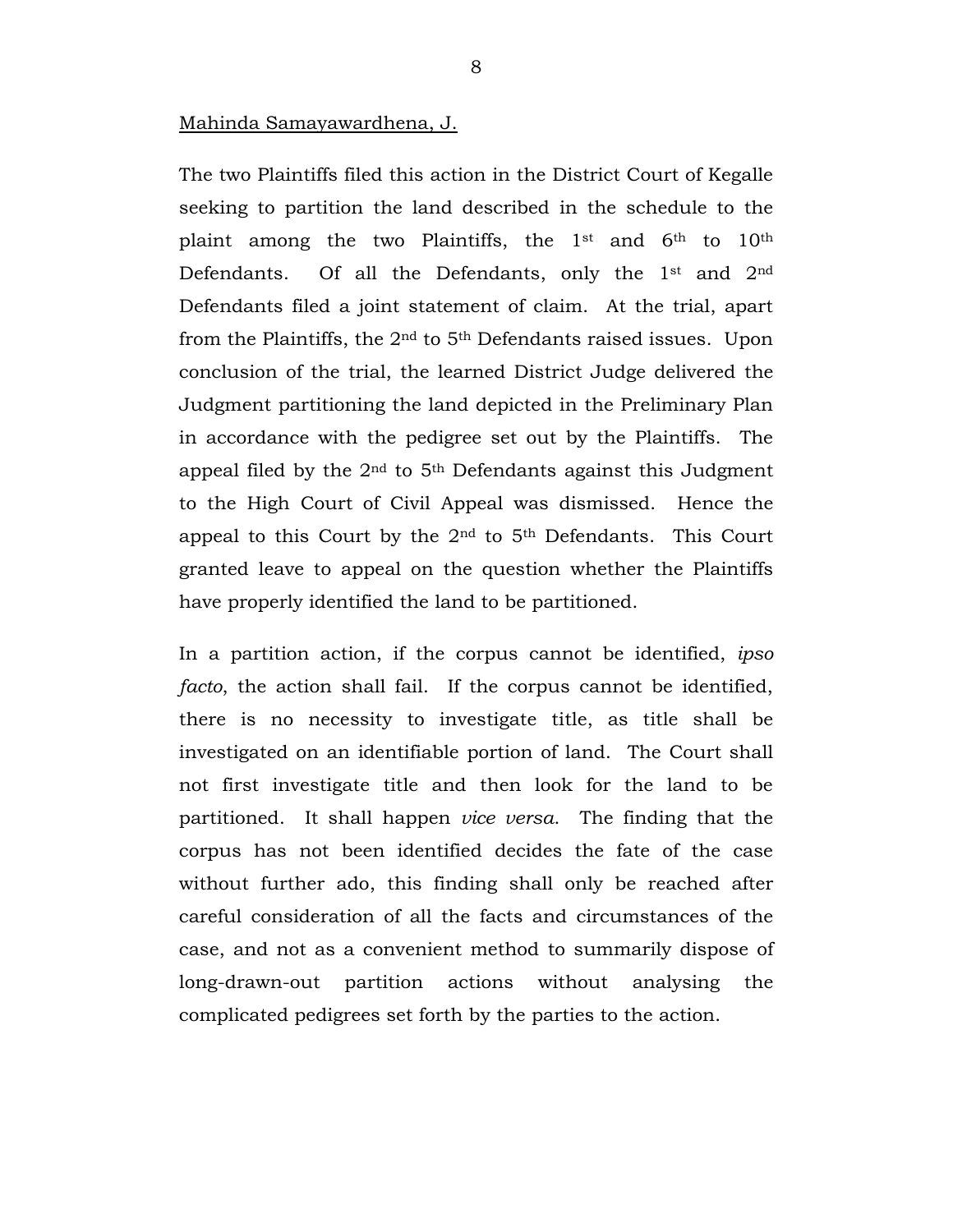A partition action cannot be filed to partition a portion of the land. The entire land should be brought into the action and the co-owners of the whole corpus should be made parties.

In the instant action, as described in the schedule to the plaint, the land sought by the Plaintiffs to be partitioned is as follows:

*The amalgamated land called Egodawatta and Batalawatta situated at Ampe in Kandupita Pattu of Beligal Korale of Kegalle District in the Sabaragamuwa Province and bounded on the North by Paddy Field, East by Paddy Field, South by Limit of Galpathage Watta, and West by Ditch and Stone Fence, and containing in extent 15 Lahas of paddy sowing area.* 

In terms of section 16(1) of the Partition Law, the Court issued a commission to survey the land and prepare the Preliminary Plan depicting the said land sought to be partitioned. The Preliminary Plan together with the Report was received by Court in 1991. In the Preliminary Plan, the land surveyed is described in the following manner:

*The amalgamated land called Egodawatta and Batalawatta situated at Ampe in Kandupita Pattu of Beligal Korale of Kegalle District in the Sabaragamuwa Province and bounded on the North by Madugahamula Kanati and Aswaddume Paddy field, East by Aswaddume Paddy field and Gamsabha road, South by Millagahamula Watta alias Hitinawatta, and West by Madugahamula Kanati and Paddy field containing in extent 1 acre, 1 rood and 32 perches.*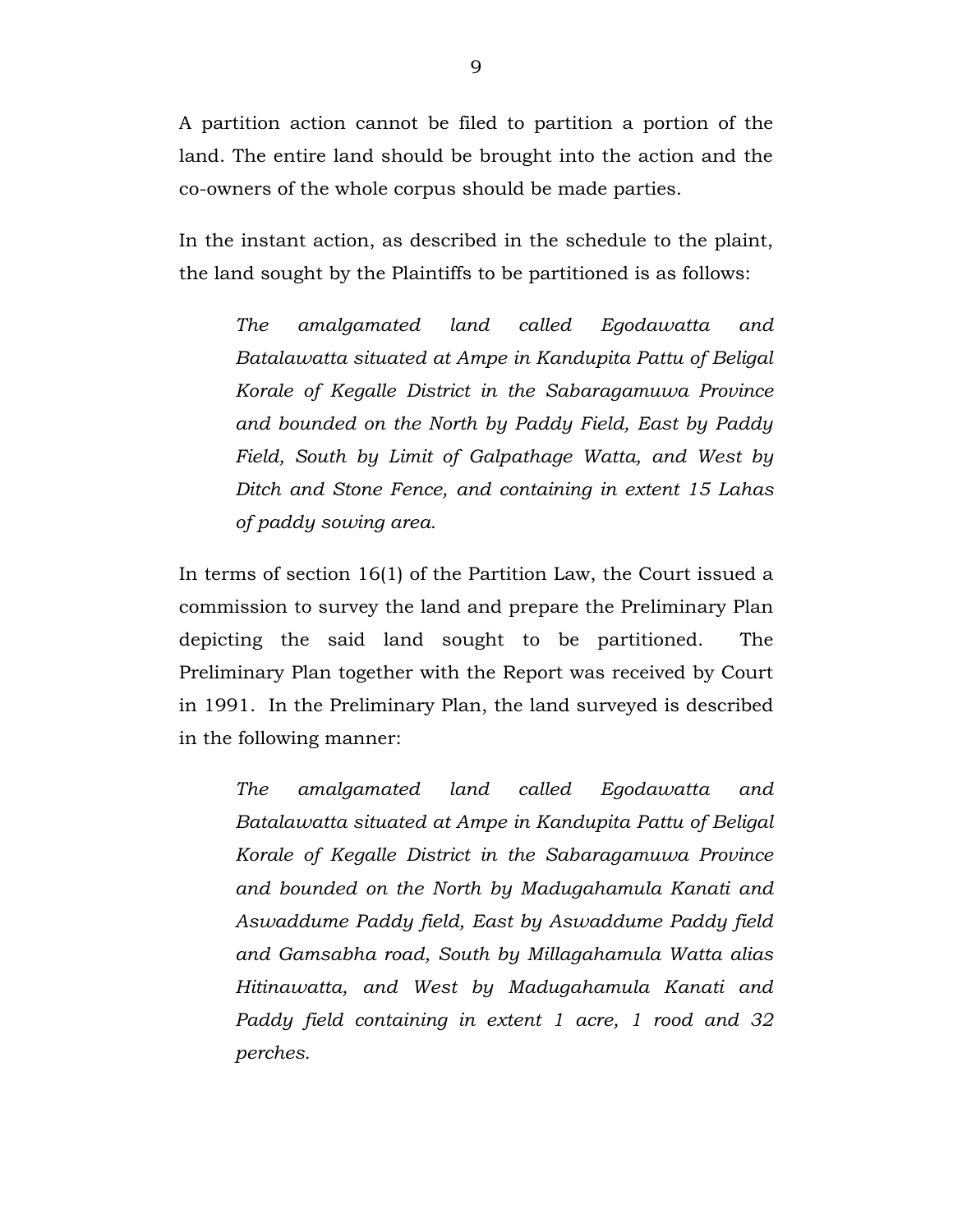In the Report to the Preliminary Plan, the surveyor records that at the survey the 2nd Defendant informed him that a portion of the land on the western boundary should be included in the corpus. However the 2nd Defendant did not show the portion which shall be included in the corpus to the surveyor. Neither was such an application made to Court.

According to section 16(2) of the Partition Law, on the application of a defendant, the Court can direct the surveyor to survey any larger or smaller land than that pointed out by the Plaintiff to him.

Section 16(2) reads as follows:

*The commission issued to a surveyor under subsection (1) of this section shall be substantially in the form set out in the Second Schedule to this Law and shall have attached thereto a copy of the plaint certified as a true copy by the registered attorney for the Plaintiff.* 

*The court may, on such terms as to costs of survey or otherwise, issue a commission at the instance of any party to the action, authorizing the surveyor to survey any larger or smaller land than that pointed out by the Plaintiff where such party claims that such survey is necessary for the adjudication of the action.*

Perhaps in consideration of the said observation made by the surveyor in his Report, the Court granted at least eight specific dates for consideration of the Preliminary Plan prior to the 1st and 2nd Defendants filing their statement of claim in 1994. But none of the Defendants took steps to take out a commission to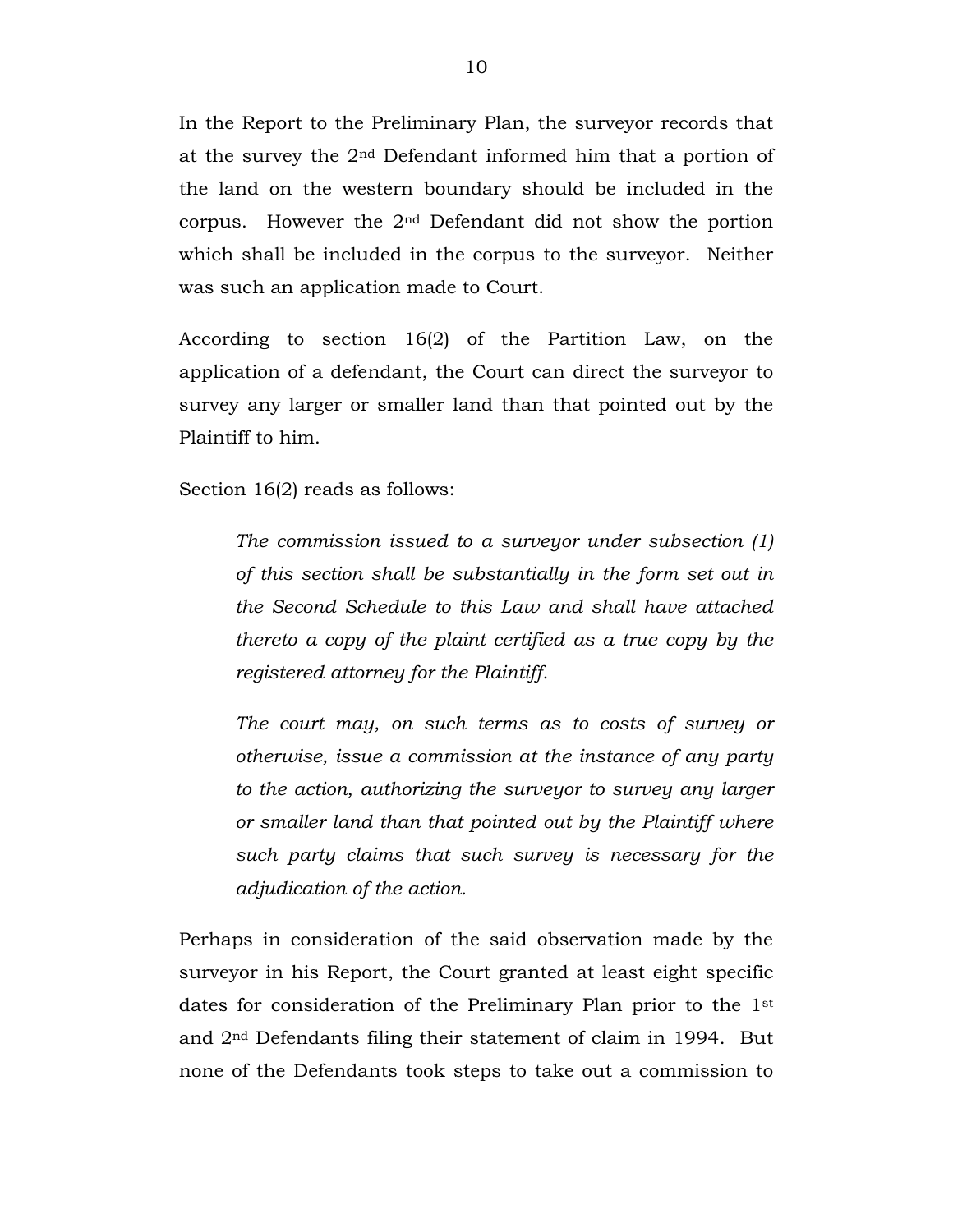prepare an alternative Plan to show the portion of land purportedly excluded in the Preliminary Plan.

As I mentioned earlier, only the 1st and 2nd Defendants filed a joint statement of claim. The 3<sup>rd</sup> to 5<sup>th</sup> Defendants informed the Court that they would abide by the statement of claim filed by the 1st and 2nd Defendants.

In the second paragraph of the statement of claim of the 1st and 2nd Defendants, it is repeated that the entire land to be partitioned is not depicted in the Preliminary Plan, as a portion of the land on the western boundary has been left out. However, even in the statement of claim, the 1st and 2nd Defendants do not specify the excluded portion or at least the extent of it.

This is against section 19(2) of the Partition Law which lays down the detailed procedure to be followed by a Defendant who seeks to have a larger land partitioned. In short, such a defendant shall take all the steps afresh that a plaintiff in a partition action shall take, which include compliance with the provisions of sections 12-18 of the Partition Law. No such steps were taken by the 2nd-5th Defendants.

Section 19(2) reads as follows:

*19(2)(a) Where a defendant seeks to have a larger land than that sought to be partitioned by the Plaintiff made the subject-matter of the action in order to obtain a decree for the partition or, sale of such larger land under the provisions of this Law, his statement of claim shall include a statement of the particulars required by section 4 in respect of such larger land; and he shall comply with the*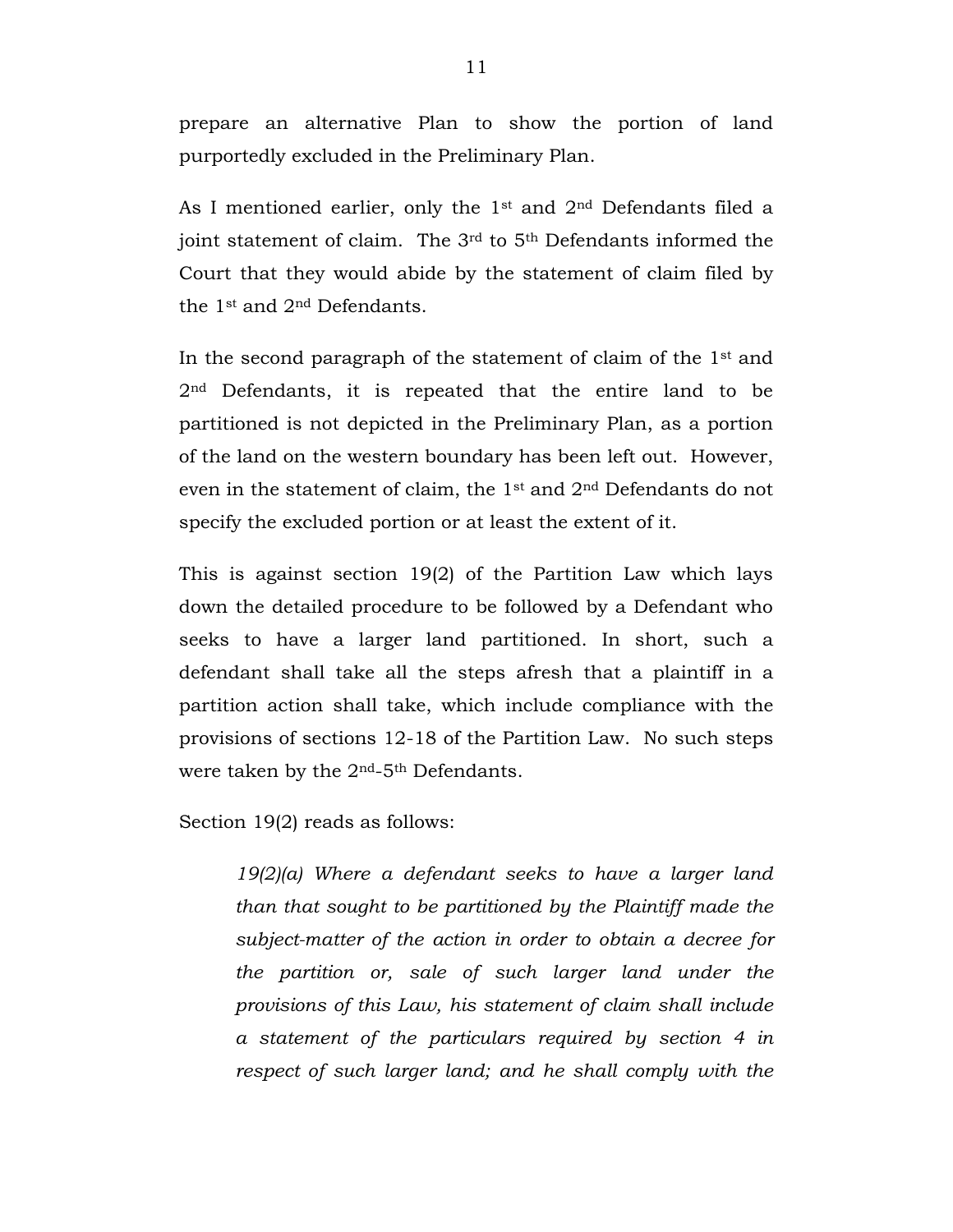*requirements of section 5, as if his statement of claim were a plaint under this Law in respect of such larger land.*

*(b) Where any defendant seeks to have a larger land made the subject-matter of the action as provided in paragraph (a) of this subsection, the court shall specify the party to the action by whom and the date on or before which an application for the registration of the action as a lis pendens affecting such larger land shall be filed in court, and the estimated costs of survey of such larger land as determined by court shall be deposited in court.*

*(c) Where the party specified under paragraph (b) of this subsection fails to comply with the requirements of that paragraph, the court shall make order rejecting the claim to make the larger land the subject-matter of the action, unless any other party, in whose statement of claim a similar claim shall have been set up, shall comply therewith on or before the date specified in paragraph (b) or within such extended period of time that the court may, on the application of any such party, fix for the purpose.*

*(d) After the action is registered as a lis pendens affecting the larger land and the estimated costs of the survey of the larger land have been deposited in court, the court shall-*

> *(i) add as parties to the action all persons disclosed in the statement of claim of the party at whose instance the larger land is being made the subject-matter of the action as being persons who ought to be included as parties to an action in respect of such larger land under section 5; and*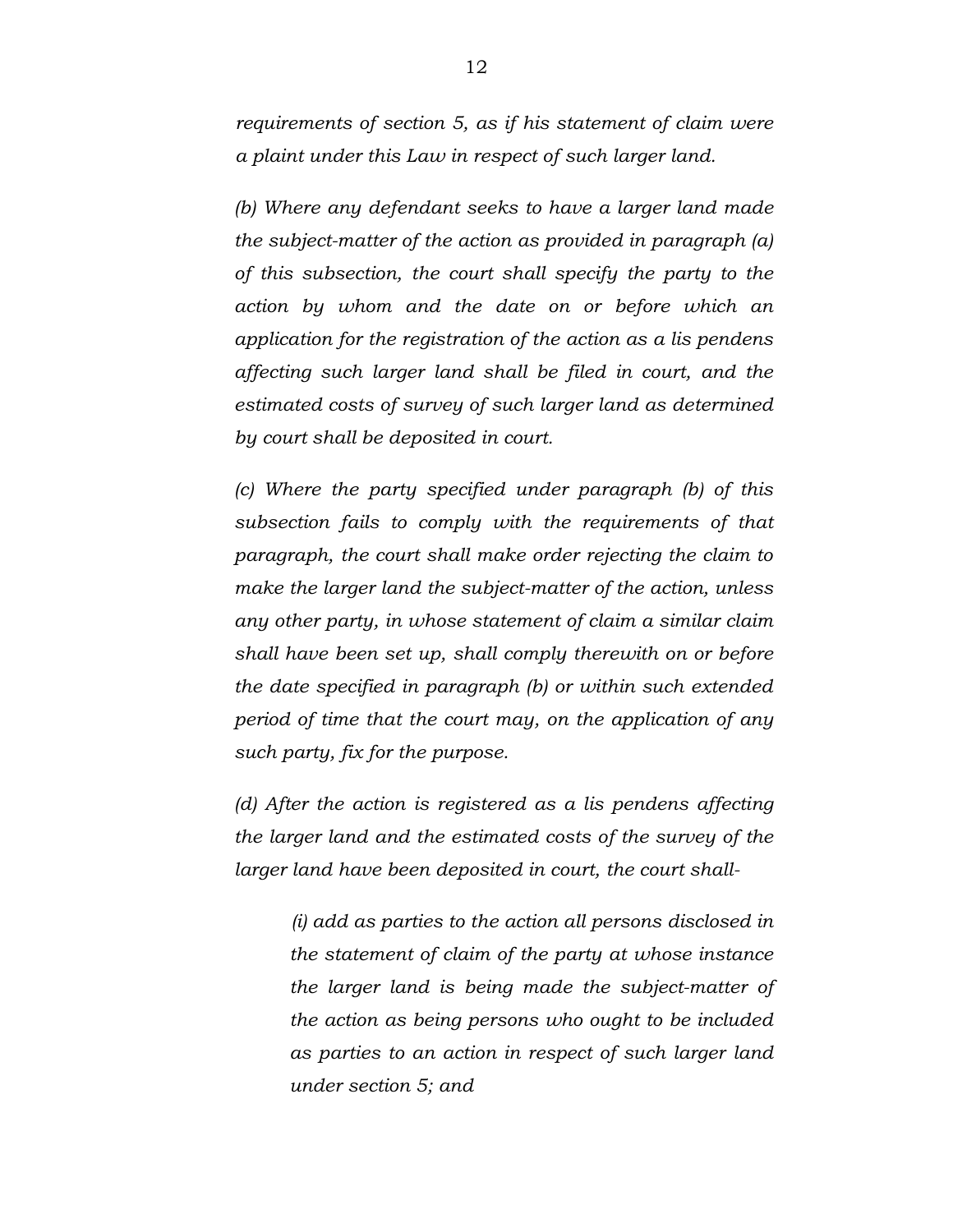*(ii) proceed with the action as though it had been instituted in respect of such larger land; and for that purpose, fix a date on or before which the party specified under paragraph (b) of this subsection shall, or any other interested party may, comply with the requirements of section 12 in relation to the larger land as hereinafter modified.*

*(e) Where the larger land is made the subject-matter of the action, the provisions of sections 12, 13, 14 and 15 shall, mutatis mutandis, apply as if the statement of claim of the party seeking a partition or sale of the larger land were the plaint in the action; and-*

> *(i) such party shall with his declaration under section 12, in lieu of an amended statement of claim, file an amended caption including therein as parties to the action all persons not mentioned in his statement of claim, but who should be made parties to an action for the larger land under section 5, and such amended caption shall be deemed for all purposes to be the caption to his statement of claim in the action;*

> *(ii) summons shall be issued on all persons added as parties under paragraph (d) of this subsection and all persons included as necessary parties under subparagraph (i) hereof;*

> *(iii) notice of the action in respect of the larger land shall be issued on all parties to the action in the original plaint together with a copy of the statement of claim referred to above;*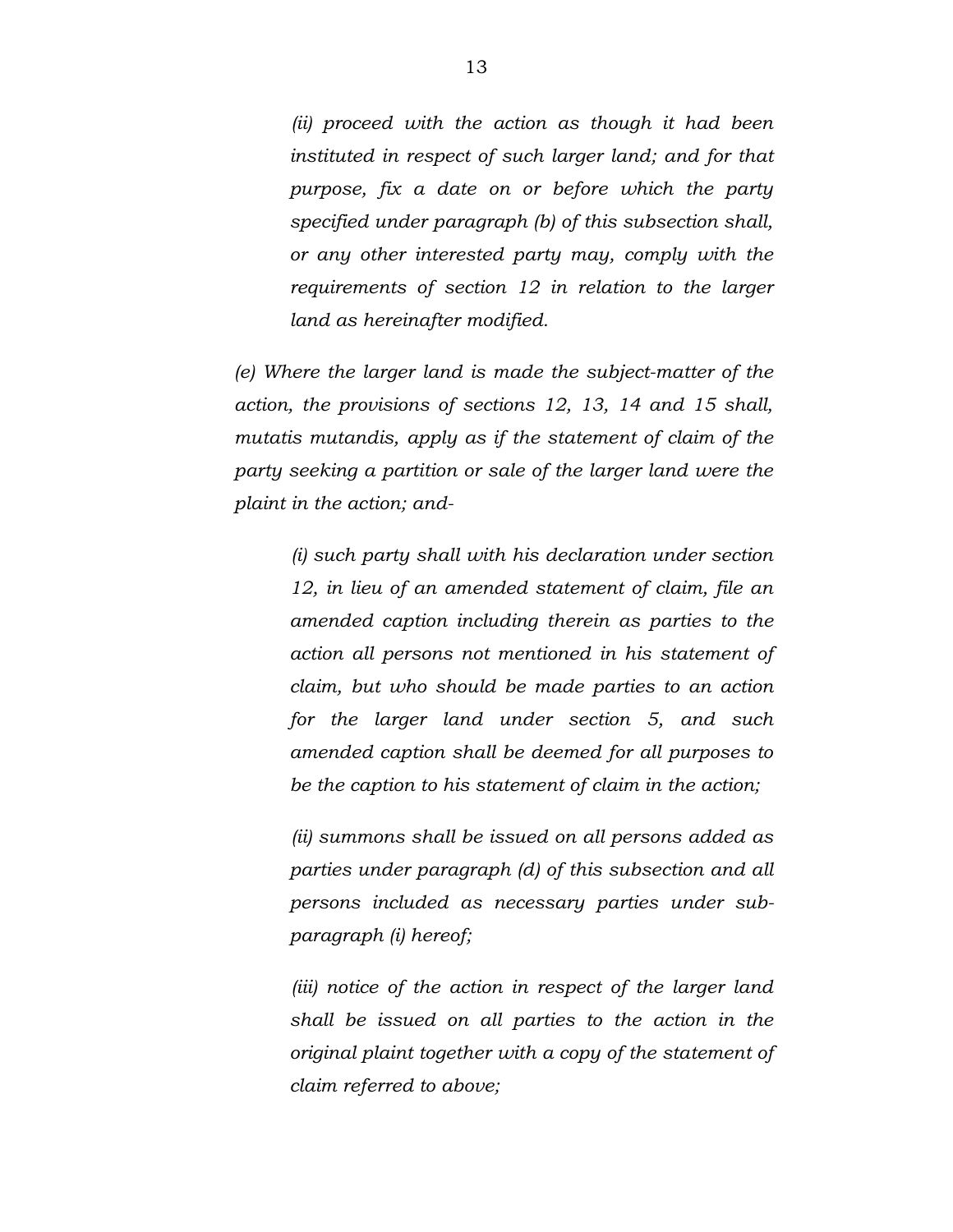*(iv) the provisions of section 20 shall apply to new claimants or parties disclosed thereafter.*

*(f) If the party specified by the court under paragraph (b) of this subsection or any other interested party fails or neglects to comply with the provisions of section 12, as hereinbefore modified on or before the date specified in that paragraph, the court may make order dismissing the action in respect of the larger land.*

*(g) Where the requirements of section 12 as hereinbefore modified are complied with, the court shall order summonses and notices of action as provided in paragraph (e) of this subsection to issue and shall also order the issue of a commission for the survey of the larger land, and the provisions of sections 16, 17 and 18 shall accordingly apply in relation to such survey.*

Although at the outset the 1st and 2nd Defendants filed a joint statement of claim, the 1st Defendant seems to have later accepted the Preliminary Plan and the pedigree of the Plaintiffs.

Ultimately, on the seventh date of trial, the  $2<sup>nd</sup>$  to  $5<sup>th</sup>$  Defendants made an application to Court to issue a commission for an alternative Plan. Notwithstanding this was a belated application, the Court took the case out of the trial roll and directed the said Defendants to take steps to issue the commission. However no steps were taken, and on the commission returnable date the said Defendants informed the Court that an alternative Plan was not necessary. Such was the nature of the complaint of the 2nd to 5th Defendants.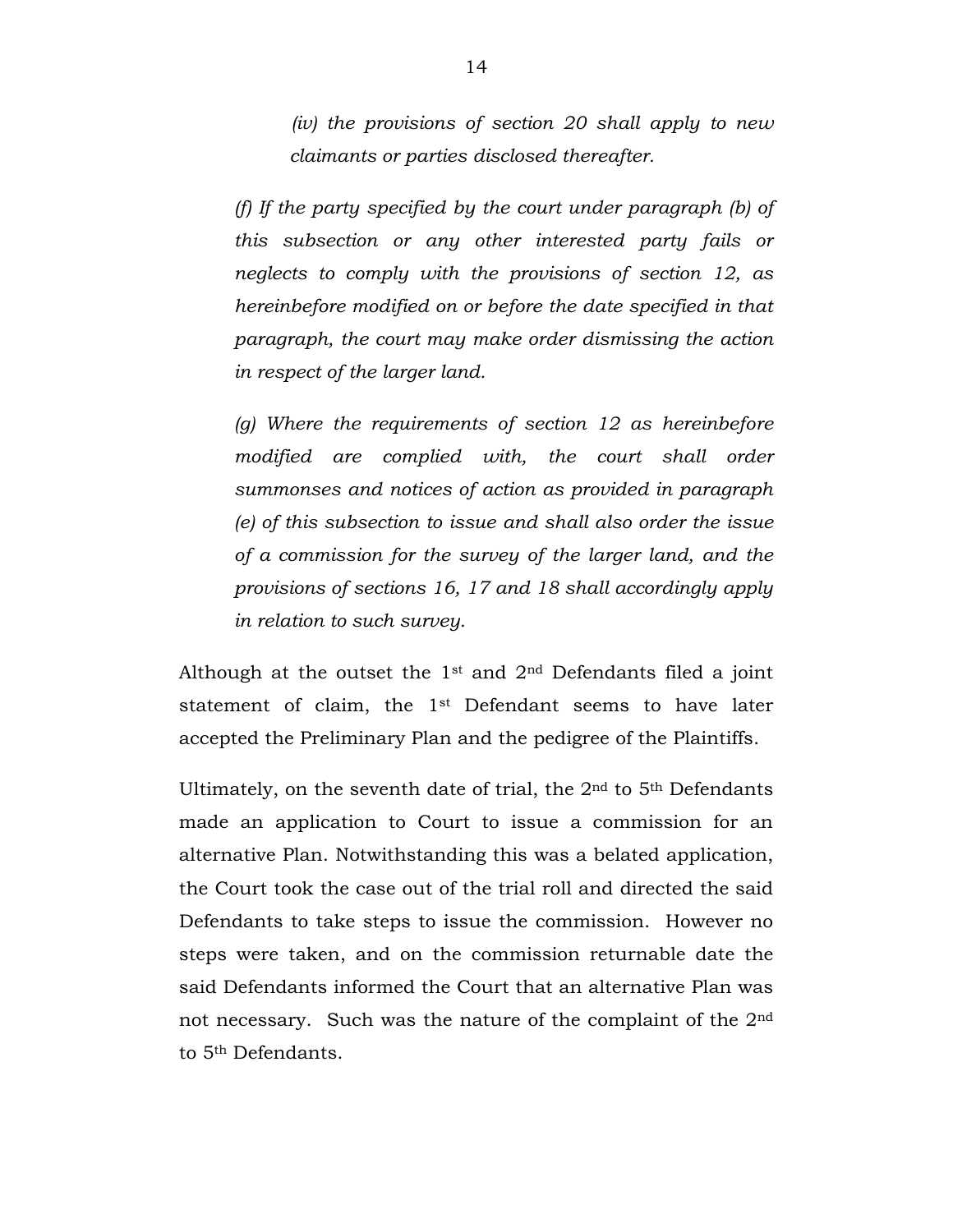The 2nd to 5th Defendants raised issues at the trial. The first issue was whether the land to be partitioned was depicted in the Preliminary Plan and, if not, whether the Plaintiffs could maintain this action. The District Court answered this issue against the said Defendants. This issue was not specific and shall be understood in line with the second paragraph of the statement of claim of the 1st and 2nd Defendants, where they state that the entire land to be partitioned was not depicted in the Preliminary Plan because a portion on the western boundary had not been brought into the action.

It is significant to note that the complaint of the  $2<sup>nd</sup>$  to  $5<sup>th</sup>$ Defendants is not that a different land was surveyed but that the entire land was not surveyed; or, to be more specific, that a portion on the western boundary was not surveyed.

At the trial, the Preliminary Plan and the Report were marked X and X1 respectively by the 1st Plaintiff, without objection. Notwithstanding that the 2nd to 5th Defendants did not take out a commission for an alternative Plan, if they still had some concerns that a portion of the land had been left out by the surveyor, they could have summoned the surveyor to give evidence. This was not done.

Section 18(1) deals with the return of the surveyor's commission after the preliminary survey.

Section 18(2) states *inter alia* that the Preliminary Plan and Report may be used as evidence without further proof subject to the surveyor being summoned to give oral testimony on the application of any party to the action.

Section 18(2) of the Partition Law reads as follows: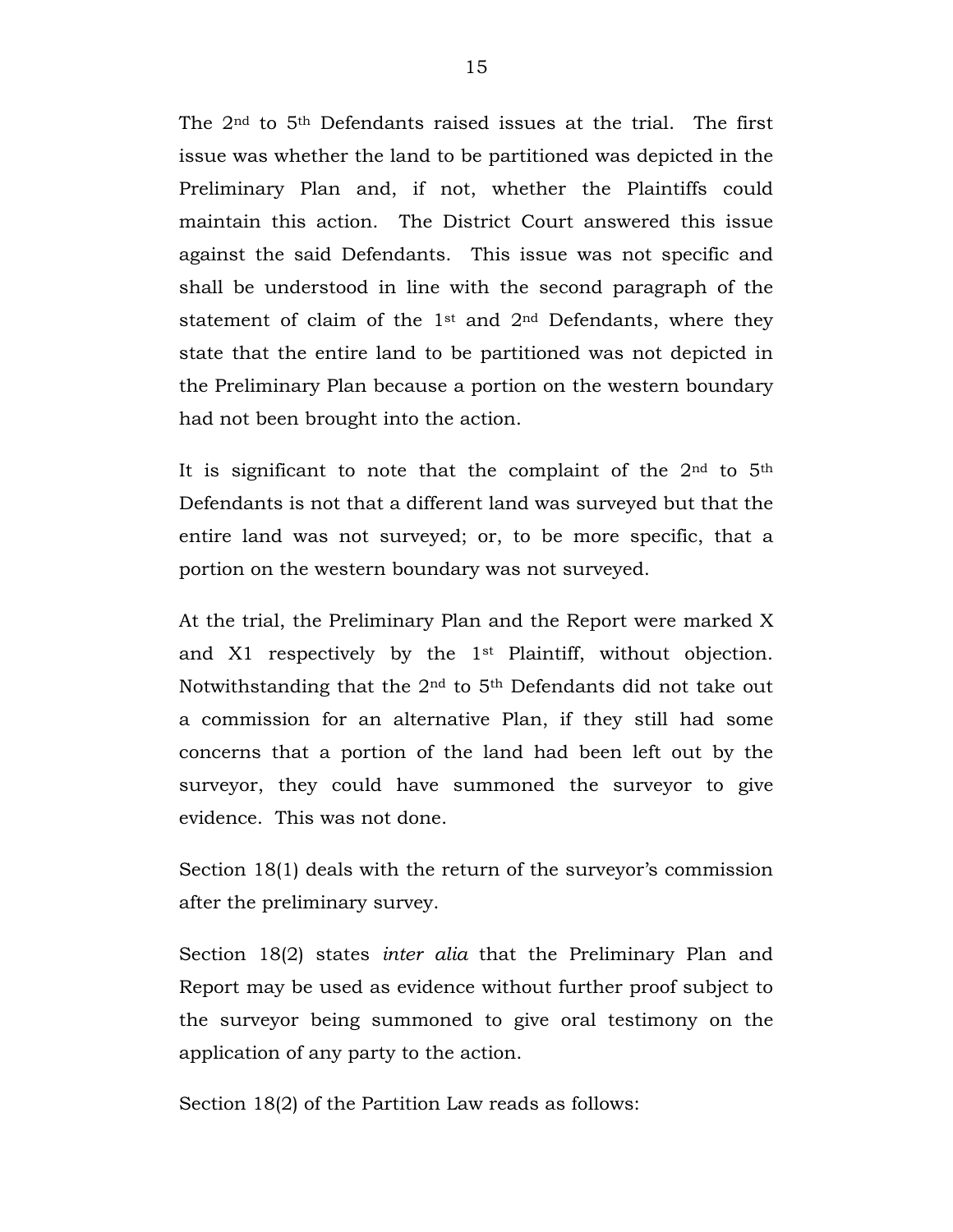*The documents referred to in paragraphs (a), (b) and (c) of subsection (1) of this section may, without further proof, be used as evidence of the facts stated or appearing therein at any stage of the partition action:*

*Provided that the court shall, on the application of any party to the action and on such terms as may be determined by the court, order that the surveyor shall be summoned and examined orally on any point or matter arising on, or in connection with, any such document or any statement of fact therein or any relevant fact which is alleged by any party to have been omitted therefrom.*

Let me now consider on what basis the 2nd to 5th Defendants state that a portion of the land on the western boundary is not included in the corpus. As I stated earlier, this was not addressed in the statement of claim but is discernible by going through the questions put to the 1st Plaintiff by learned Counsel for the 2nd to 5th Defendants during the course of the cross examination in the District Court. The 1st Plaintiff was cross examined by learned Counsel for the 2nd to 5th Defendants on the extent of the land to be partitioned. The cross examination was based on the premise that in the area where the land to be partitioned is situated (at Ampe in Kegalle), 8 *lahas* of paddy sowing area is equal to 1 acre. This was also emphasised in the written submissions tendered to the District Court after the conclusion of the trial. The 1st Plaintiff admitted this during the course of the cross examination.

The 1st Plaintiff in his evidence in chief described the boundaries of the schedule to the plaint as the land surveyed by the surveyor. These are the same boundaries which are stated in all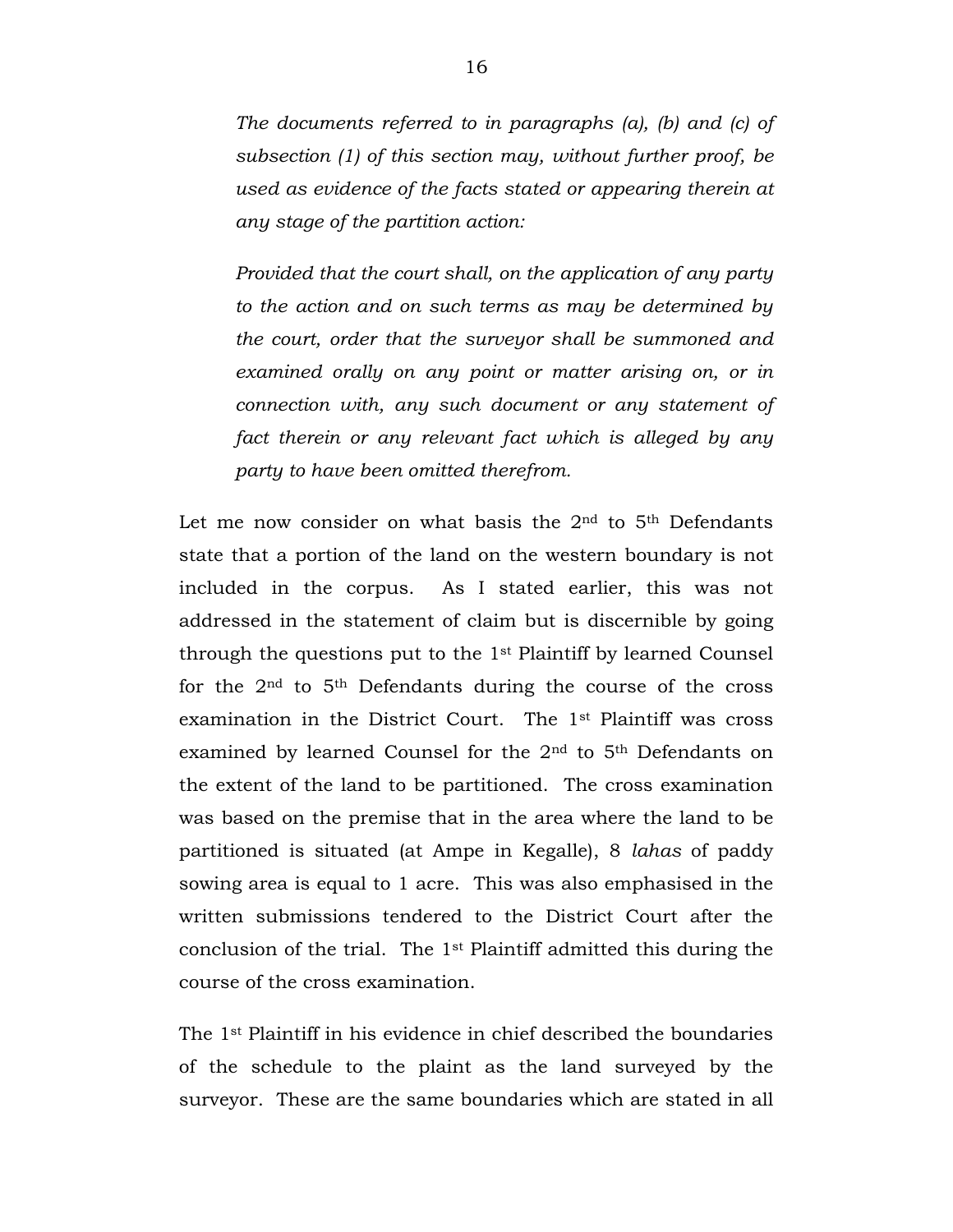the title deeds of the Plaintiff. They are P1 executed in 1961, P2 executed in 1980, P3 executed in 1939, P4 executed in 1927, and P5 executed in 1929. It is significant to note that all the deeds marked by the 2nd to 5th Defendants carry the same boundaries. They are 1V1 executed in 1965, 1V2 executed in 1980, 3V1 executed in 1988, 4V1 executed in 1988, 5V1 executed in 1965, and 5V2 executed in 1988.

The extent of the land as described in the old deeds (for instance, P5 executed in 1929) is 15 *lahas* of paddy sowing area. The schedule to the plaint is a reproduction of the land described in these old deeds. Without surveyor Plans being available, the extent of the land given in these old deeds is speculative. Hence it was a common occurrence at that time for a deed to purport to convey either much more or much less than what a person was entitled to.

According to the above conversion (i.e. 8 *lahas* of paddy sowing area being equal to 1 acre in that area), it was the position of the 2nd to 5th Defendants before the District Court that the Preliminary Plan shall depict a land little less than 2 acres but instead depicts a land only in extent of 1 acre, 1 rood and 32 perches. It is on this basis the said Defendants took up the position that only a part of the land was surveyed by the surveyor.

However, the position of the learned President's Counsel for the 2nd to 5th Defendants before this Court is contradictory. His position before this Court is that according to the accepted Sinhala land measures, as cited in *Ratnayake v. Kumarihamy [2002] 1 Sri LR 64 at 80*, 7 *lahas* is equal to 1 bushel, and 1 bushel being 2 roods, 14 *lahas* is equal to 4 roods or 1 acre.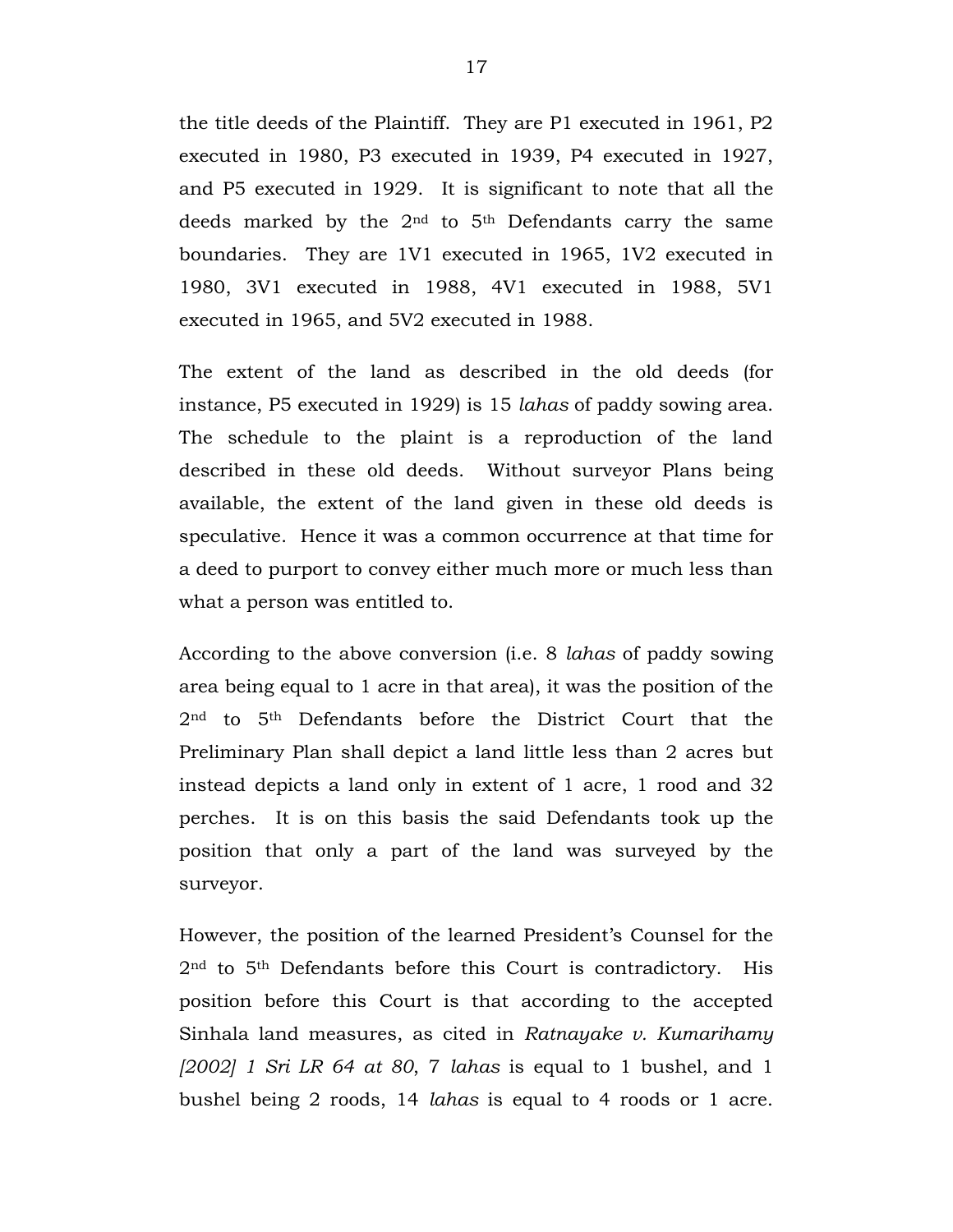According to this conversion, learned President's Counsel submits that 15 *lahas* would be a little over one acre, *viz*. 1 acre and 12 perches, but the surveyor surveyed a land of 1 acre, 1 rood and 32 perches, a land in excess of the land to be partitioned, and therefore there is a serious question as to the identification of the corpus.

This is a textbook case for highlighting the unreliability in comparing ancient land measures with English standard equivalents.

In *Ratnayake v. Kumarihamy (supra)*, the Plaintiff filed a partition action seeking to partition a land of 4 *lahas* of kurakkan sowing extent. The extent of the land shown in the Preliminary Plan was 8 acres, 1 rood and 16 perches, which the contesting Defendants contended was far in excess of the extent described in the schedule to the plaint. Counsel for the Defendants contended that the English equivalent to the customary Sinhala measure of 1 *laha* of kurakkan sowing extent is 1 acre, and the Preliminary Plan depicted a land more than double the correct extent. However upon consideration of the totality of the evidence led in the case, the District Court held, and the Court of Appeal affirmed, that the land described in the Preliminary Plan was the land described in the schedule to the plaint, notwithstanding that it did not correspond to the traditional Sinhala measurement. On appeal, the Supreme Court upheld the Judgment of the Court of Appeal, which is reported in *Ratnayake v. Kumarihamy [2005] 1 Sri LR 303*. Udalagama J. in the Supreme Court stated at 307-308:

*I would also reiterate the observations of the President of the Court of Appeal in the impugned judgment that land*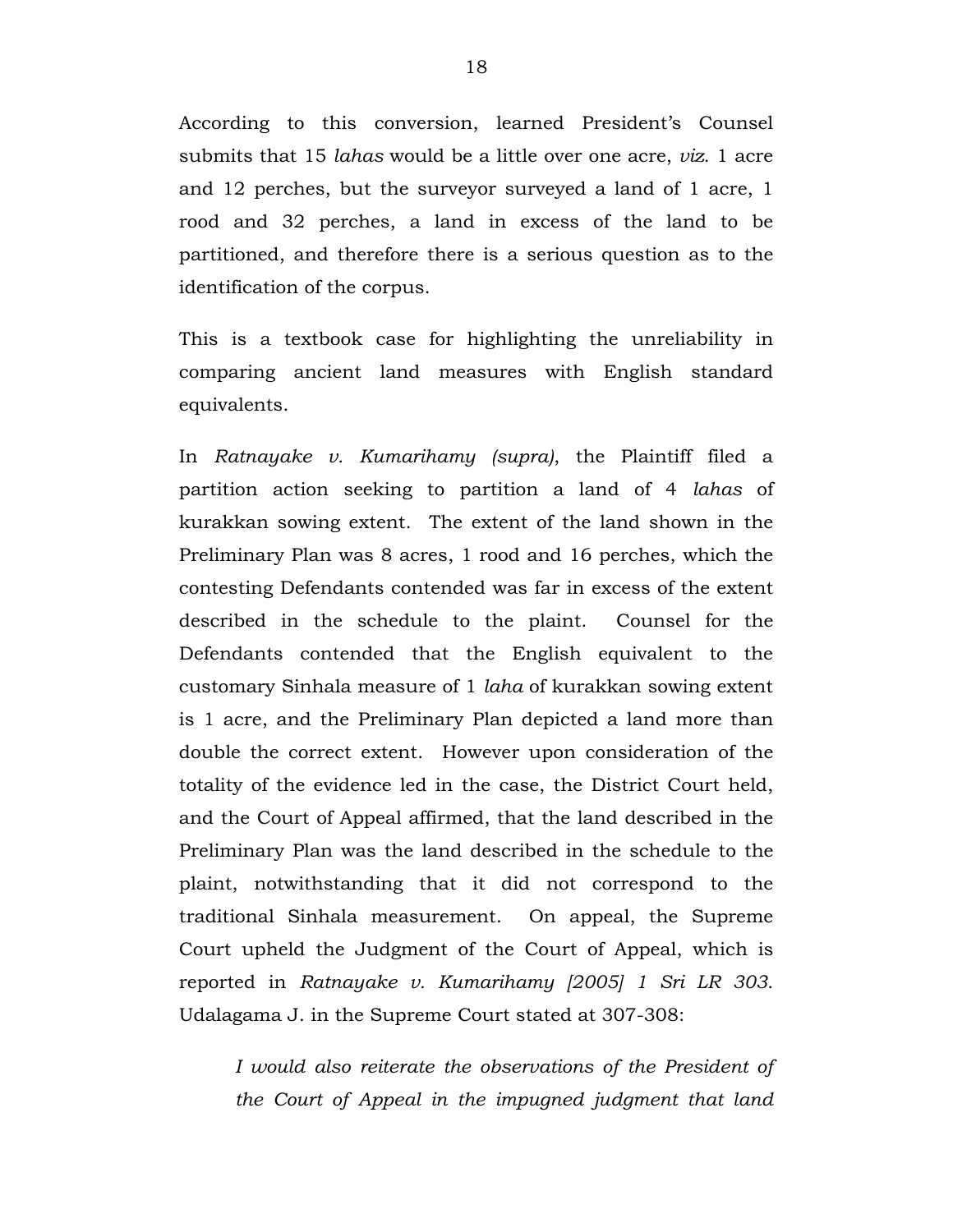*measures computed on the basis of land required to be sown with Kurakkan vary from district to district depending on the fertility of soil and quality of grain and in the said circumstances difficult to correlate the sowing extent with accuracy. Thus there cannot be a definite basis for the contention that 1 Laha sowing extent be it Kurakkan or even paddy would be equivalent to 1 acre.*

This is a common issue confronted by Judges and Lawyers in partition actions where the extent of the land in old deeds is given by way of traditional land measures based on paddy or kurakkan sowing extent without reference to a Plan. The Plaintiff reproduces in the schedule to the plaint the schedule to the old deeds prepared decades if not centuries ago as the land to be partitioned. The surveyor commissioned to prepare the Preliminary Plan records the existing boundaries of the land, not the old boundaries stated in the schedule to the plaint. The surveyor further records the extent of the land in English standard measures and not ancient land measures. The difficulties arise when the traditional land measures are compared with the English standard equivalents. The common conversion tables found in various sources are unreliable.

If I may reiterate what has already been stated by experienced Judges in the past, it is not possible to correlate sowing extents accurately with surface extents. Such a correlation depends on various factors such as the size and quality of the grain, the fertility of the soil, the peculiarities of the sower and local conditions (e.g. the violence of the wind at the time of sowing and the water supply to the sowing area). In unfertile soil the seed would be sown thicker than in fertile soil. An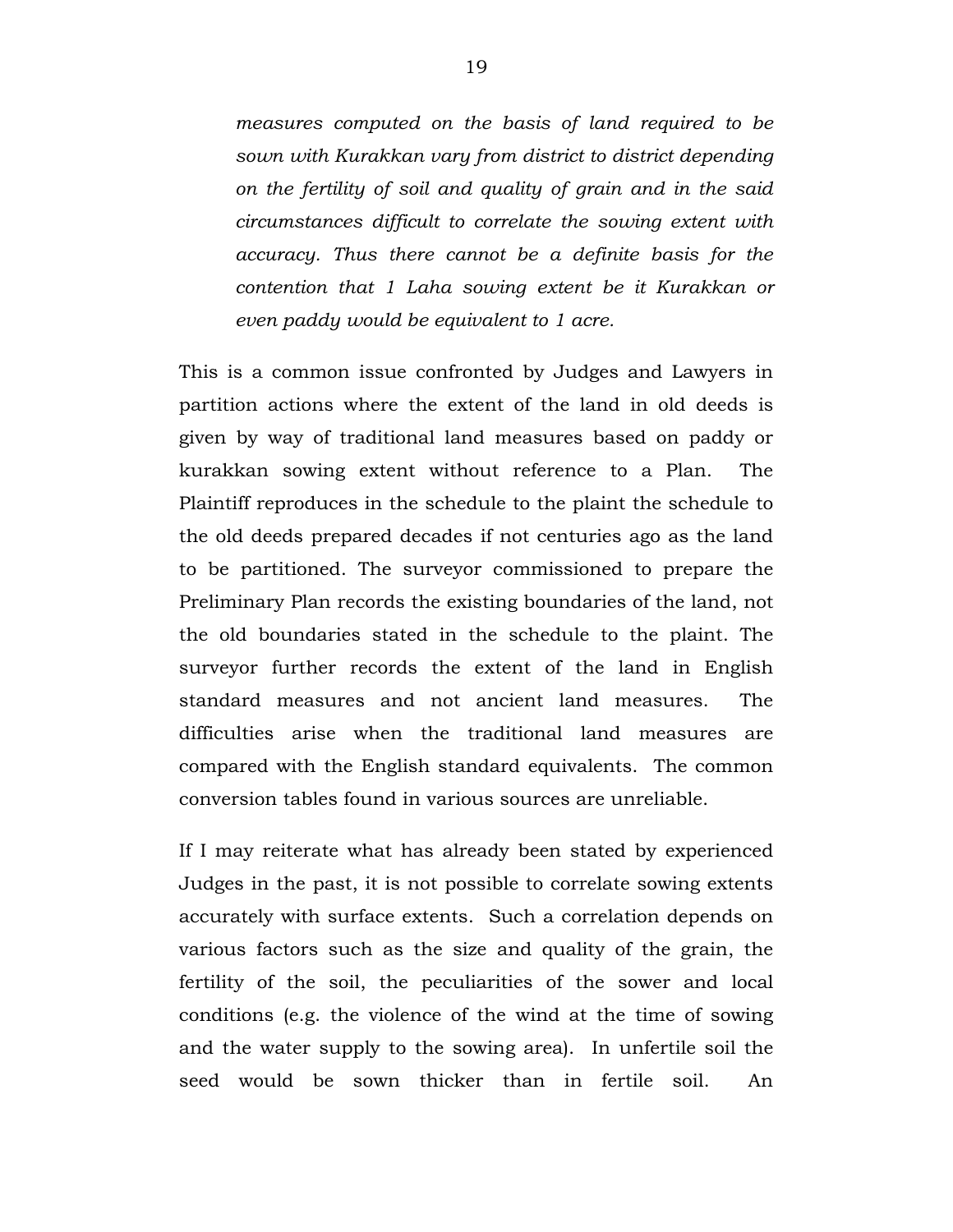inexperienced sower would scatter seeds unevenly, thereby requiring more seeds than an experienced sower. If the quality of the grain, be it paddy or kurakkan, is poor, more grain would be necessary than if the quality were high. It is also relevant to note that the sizes (the capacity) of the traditional measures such as *lahas* and *neliyas* differ not only between districts but also within districts.

In addition to the  $2<sup>nd</sup>$  to  $5<sup>th</sup>$  Defendants disputing the identification of the corpus by making a comparison between sowing extent and surface area, the said Defendants attempted before the High Court and this Court to add another string to their bow when they stated that, of the four boundaries shown in the Preliminary Plan, two boundaries differ from the boundaries given in the title deeds. I must mention that this is an afterthought. This was not in their contemplation when they filed their statement of claim (after the Preliminary Plan had been tendered to Court).

As I have already emphasised, the boundaries in the schedule to the plaint are given as stated in the deeds of which the first one was executed as far back as 1927. The land was surveyed to prepare the Preliminary Plan in 1991, i.e. 64 years after the execution of the first deed produced in the case. The 2nd to 5th Defendants admit that the northern and eastern boundaries as stated in the deeds correspond with those in the Preliminary Plan. But they say the southern and western boundaries do not match. This argument on boundaries, similar to the argument on the extent of the land, is unsustainable.

The 3rd and 5th Defendants gave evidence on behalf of the 2nd to 5th Defendants. The 5th Defendant in his evidence in chief did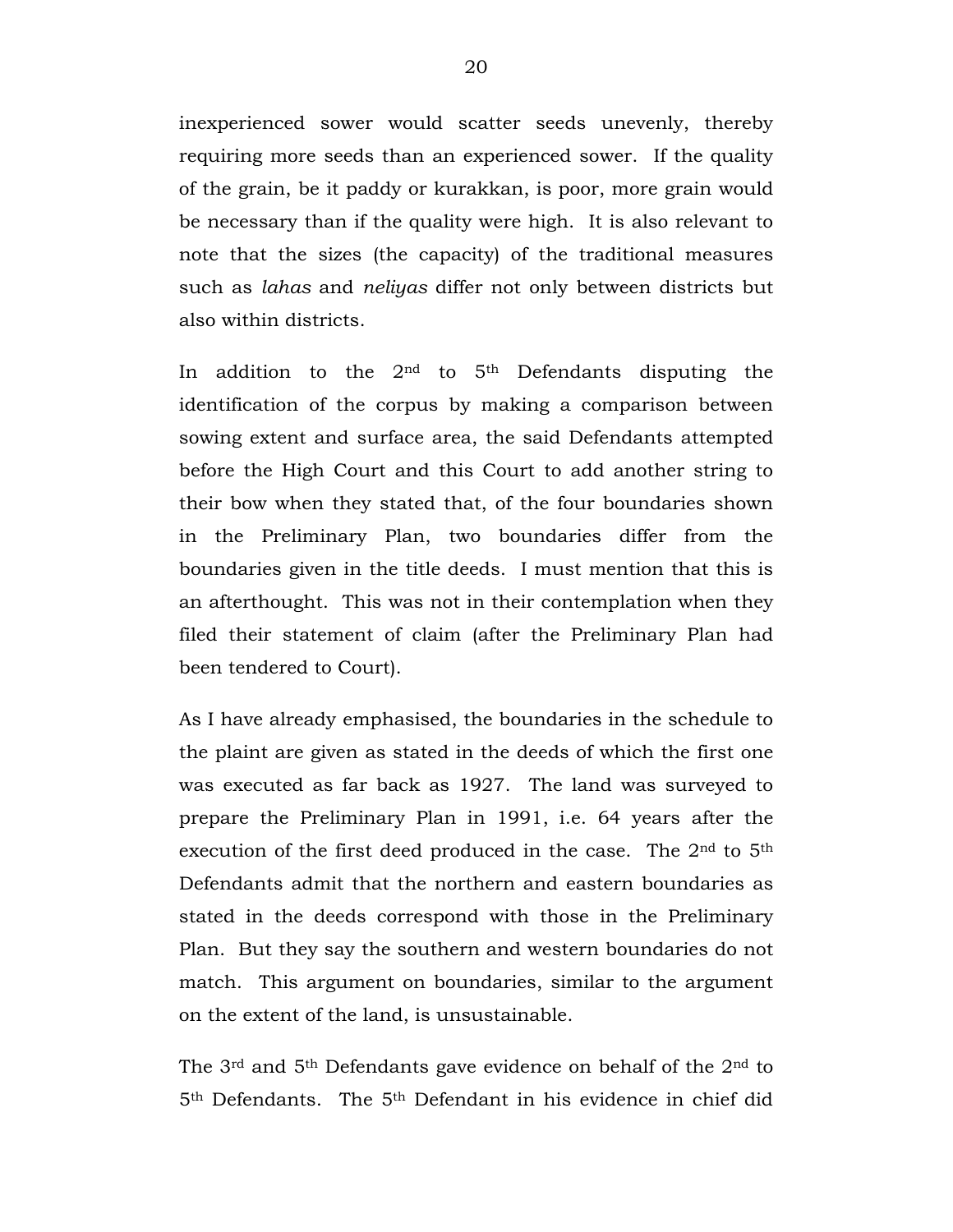not speak about the boundaries or the extent of the land. In fact, in the cross examination he admitted that the land described in the schedule to the plaint is the land in suit, which means it is the land depicted in the Preliminary Plan.

The 3rd Defendant in her evidence in chief stated that a portion on the western boundary was not included in the corpus. I have already dealt with this matter to a certain extent.

Let me first deal with the southern boundary. According to the deeds, the southern boundary is "the limit (boundary) of Galpathage Watta". According to the Preliminary Plan, the southern boundary is Millagahamula Watta alias Hitina Watta. The 3rd Defendant in her cross examination accepted that Millagahamula Watta alias Hitina Watta and Galpathage Watta are one and the same land. Learned President's Counsel for the 2nd to 5th Defendants submits that the 3rd Defendant did not make a spontaneous admission to this effect and the said answer was only in response to a leading question put to her during the cross-examination. I am unable to accept this submission. The same question has been asked or suggested more than once.

Even assuming there was no such admission, it is noteworthy that in the old deeds the southern boundary is identified by the owner of the land and not by the name of the land. Galpathage Watta means "the land belonging to Galpatha". In the Preliminary Plan, the surveyor records the existing boundaries. Galpatha, who is mentioned in the old deeds, would not have been among the living at the time of the survey, and his descendants and successors would have been in possession of the land to the south of the land to be partitioned. Instead of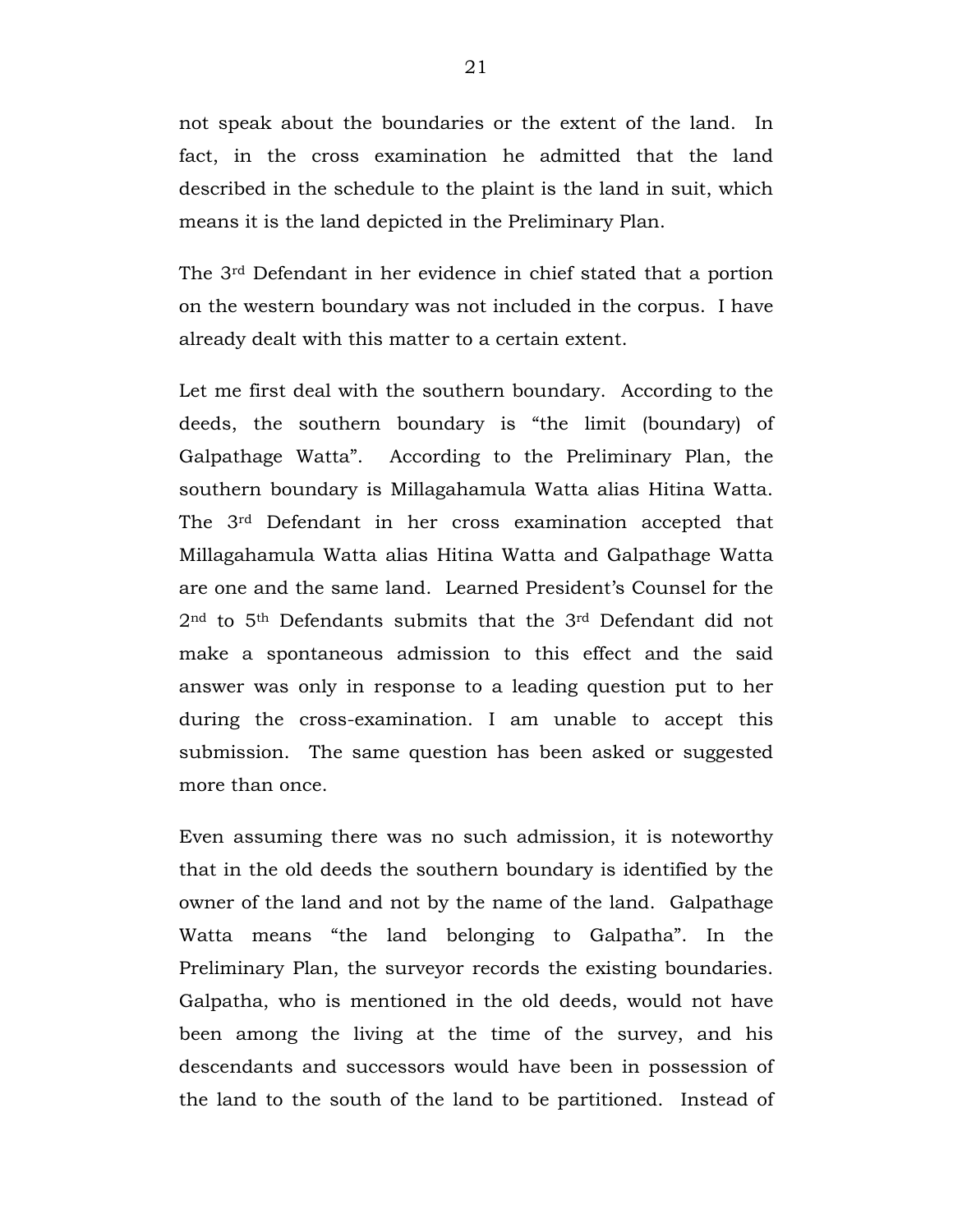giving the names of the present owners of the land on the southern boundary, the surveyor has recorded the name of the land. This discrepancy cannot be interpreted as the southern boundary in the Preliminary Plan being different from the boundary of the title deeds.

The same principle applies to the western boundary. The old title deeds identify the western boundary as "Ditch and Stone Fence". In the Preliminary Plan prepared 64 years after the first known deed executed in 1927, the surveyor identifies the western boundary as Madugahamula Kanati (the name of the land) and the Paddy Field. This does not necessarily mean there is a discrepancy in the western boundary. The name of the land to the western boundary is not given in the old deeds. The ditch and the stone fence which existed many moons ago cannot be expected to have remained unchanged when the surveyor went to the land more than 64 years after the execution of the first known deed. Furthermore, the stone fence indicates that there were two lands separated by a fence in 1927.

It is a grave error to conclude in partition actions that the identification of the corpus is not established upon a mere superficial comparison of the schedule to the plaint, which is a reproduction of the schedules to old deeds, with the existing boundaries as depicted in the Preliminary Plan. Boundaries do not remain unchanged. They change over the years due to various factors, be it natural or man-made. Whether or not the Preliminary Plan represents the land described in the schedule to the plaint shall be determined upon a consideration of the totality of the evidence led in the case and not solely by such a comparison.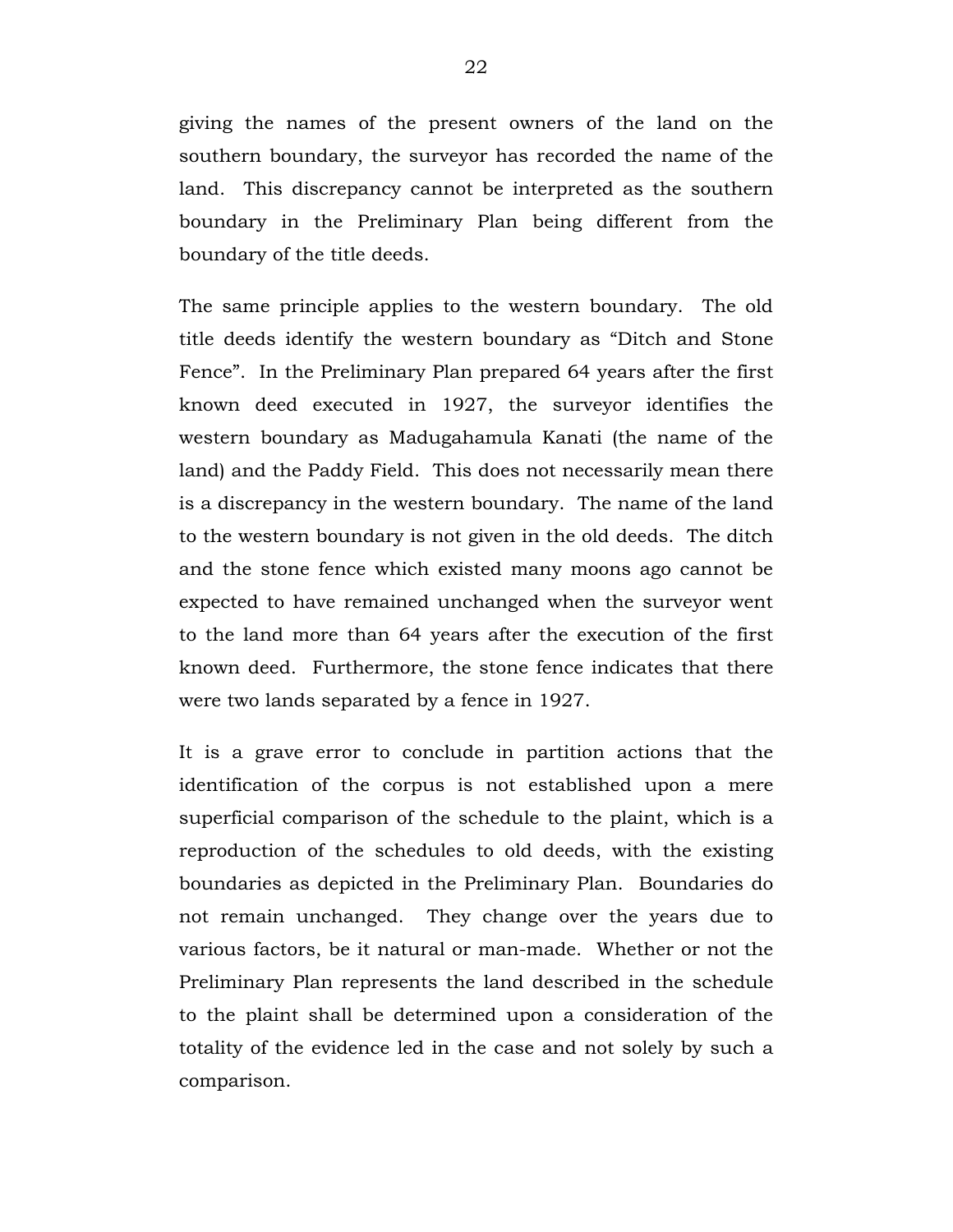Learned President's Counsel for the 2nd to 5th Defendants makes another point to contend that the land to be partitioned has not been properly identified. This relates to the Survey Report tendered to Court together with the Preliminary Plan. The surveyor has not stated in the Report that the land surveyed by him is in his opinion substantially the same as the land sought to be partitioned as described in the schedule to the plaint. Section  $18(1)(a)(i)$ -(viii) of the Partition Law sets out the several items which shall be included in the Report. Section 18(1)(a)(iii) refers to the above requirement. In the Report relevant to this case, both this question and the answer are not there. This is different from leaving the question unanswered or answering the question in the negative. It is not clear whether the surveyor failed to mention it by mistake in his handwritten Report. It may have even been intentional since the 2nd Defendant had told the surveyor that a portion of the land to the west should be included in the corpus and the surveyor was awaiting further directions. Without raising this issue for the first time in this Court, the  $2<sup>nd</sup>$  to  $5<sup>th</sup>$  Defendants should have raised it in the District Court when the Court granted the parties a number of dates for consideration of the Preliminary Plan. I accept that the surveyor shall record the above-stated question and answer it in the Report. *(Sopaya Silva v. Magilin Silva [1989] 2 Sri LR 105)* However, failure to answer this question or answering it in the negative shall not be decisive. In other words, the Court cannot dismiss a partition action on the basis that the surveyor in his Report to the Preliminary Plan has failed to answer or answered in the negative the question "*Whether or not the land surveyed by him is in his opinion substantially the same as the land sought to be partitioned as described in the schedule to the plaint*". Nor can the Court blindly accept that the Preliminary Plan depicts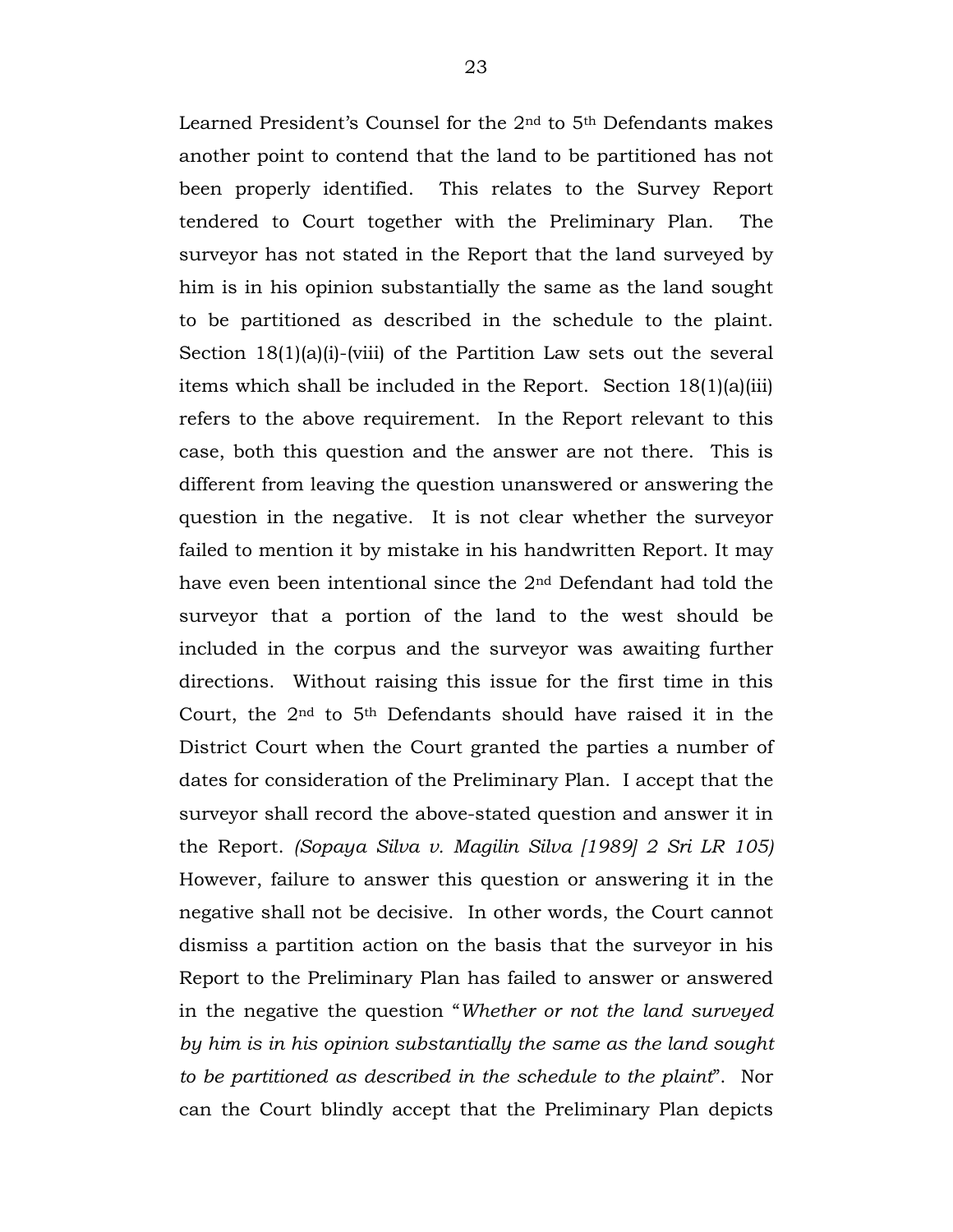the entire land to be partitioned, if the surveyor in his Report answers the above question in the affirmative. Whether or not the land has been correctly identified shall be finally decided not by the surveyor but by the Court having taken into consideration the totality of the evidence adduced before it. The answer to the said question by the surveyor is undoubtedly an important item of evidence but it cannot decide the whole case.

I must also add that in terms of section 16(2) of the Partition Law, together with the commission a copy of the plaint shall also be sent to the surveyor. In the commission issued in this action, the surveyor was directed to survey the land described in the schedule to the plaint and prepare the Preliminary Plan accordingly. Although the surveyor failed to answer the question required by section 18(1)(a)(iii), he states in the Report that he executed the commission in terms of the directions given. This means what is depicted in the Preliminary Plan is the land described in the schedule to the plaint. This observation shall not be taken as licence for Court Commissioners to be remiss in their duties in sending Reports to Court in partition actions.

In the facts and circumstances of this case, I hold that the land to be partitioned as stated in the schedule to the plaint is depicted in the Preliminary Plan. The corpus has been properly identified. I answer the question of law in respect of which leave was granted in the affirmative.

The Judgment of the High Court of Civil Appeal is affirmed and the appeal is dismissed with costs.